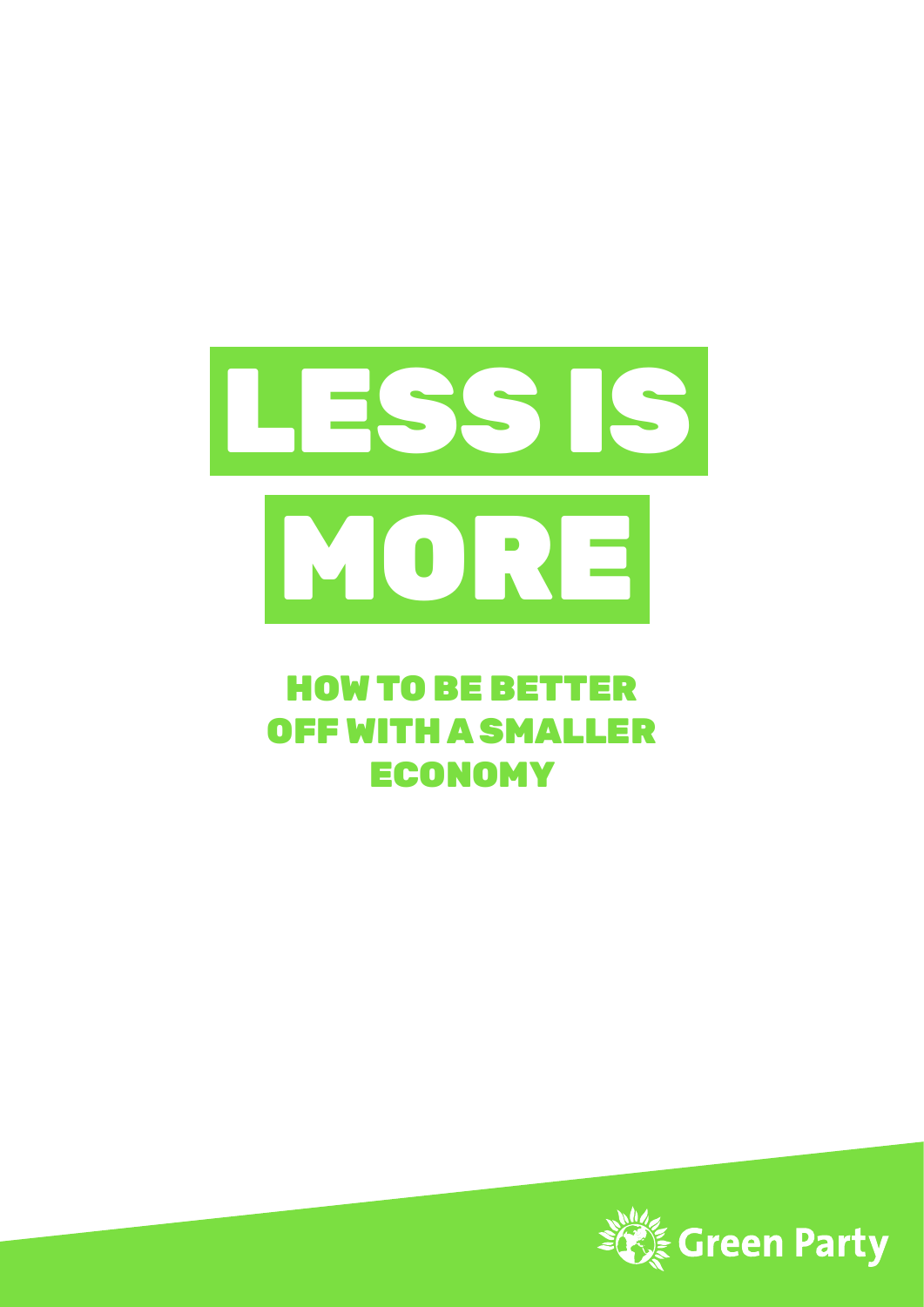# EXECUTIVE SUMMARY

**Projections suggest that we may lose as much as a third of our economic output as a result of the coronavirus: we need to ensure the losses in value this implies don't mean the majority lose out but to the contrary, that we emerge a more equal society.**

Since most companies will only survive as a result of the investment of public money, citizens have a right to choose what sort of economy we become after the corona crisis.

We can direct the emergency economic support in such a way that it breathes life into the long over-due proposals for a Green New Deal, and energises the transition to a sustainable economy.

While we accept that many jobs will be lost in unsustainable industries, we commit to ensuring that workers are retrained and reskilled for the many high-skilled and well-paid jobs that are essential to enable us to build our economy back better.

Our economy is grossly unequal in terms of incomes but particularly in terms of assets: we should look to the wealthy as a primary source of money to fund the costs of the corona crisis.

We should not burden the generations who have accepted economic pain for a disease that is less of a threat to them, with the economic costs of rebuilding after Covid-19. Rather we should use the tool of Green QE.

There is a growing [consensus](https://www.greenpeace.org.uk/wp-content/uploads/2020/06/A-green-recovery-how-we-get-there-Greenpeace-UK.pdf) that the fiscal stimulus necessary to avoid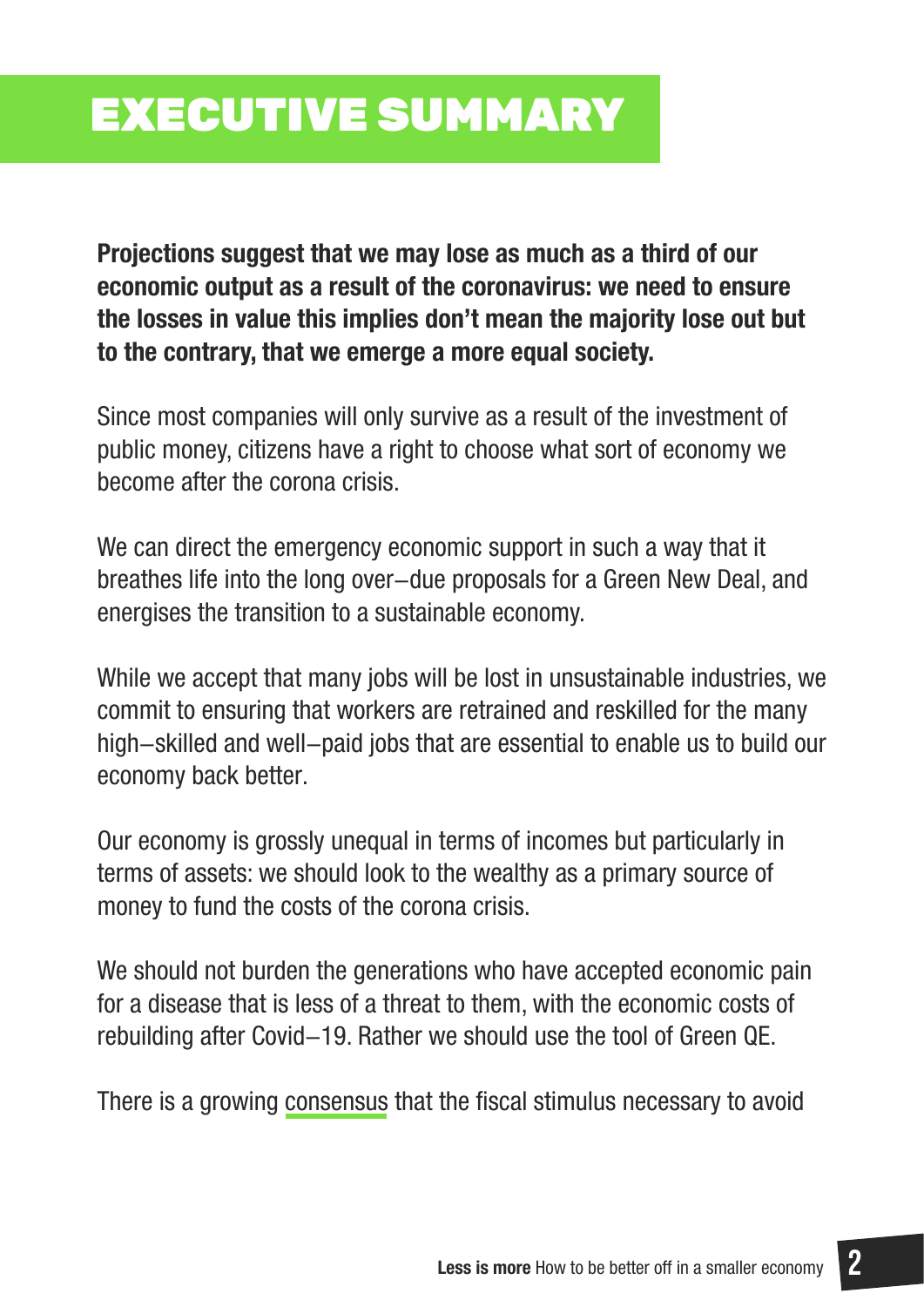mass unemployment should focus around the sustainability transition and the Green New Deal, especially electrification and buildings retrofit.

Public investment in the economy should be governed by a national economic triaging system based on the principle of funding businesses that have a future in the zero-carbon world beyond 2030 and allocating government support on this basis.

Many essential utilities are not viable without the investment of public money; rather than bailing them out the government should take partial or total equity stakes, thus coming to control vital national infrastructure and services.

We reject any suggestion of further austerity which is a threat to the health and unity of our society, and risks a future of full-scale global depression and potential international conflict.

To avoid a global decline into depression we need an international agreement on debt forgiveness and a global agreement on the design of a new international financial architecture.

### **1. Smaller but better**

The social lockdown meant putting the majority of our economy into deep freeze. The OBR has predicted this will mean a 35% fall in GDP in the second quarter of this year with unemployment rising to 10%. Its initial prediction of a rapid bounce-back has since been criticised as unduly optimistic. But even if we could miraculously restore our economy to the way it was in December 2019, why on earth would we do that? Marred by inequality and in a headlong rush towards destructive growth, the economy has been dangerously off the rails for decades. As a society, we must have the courage to use this moment in time to restructure the economy from top to bottom.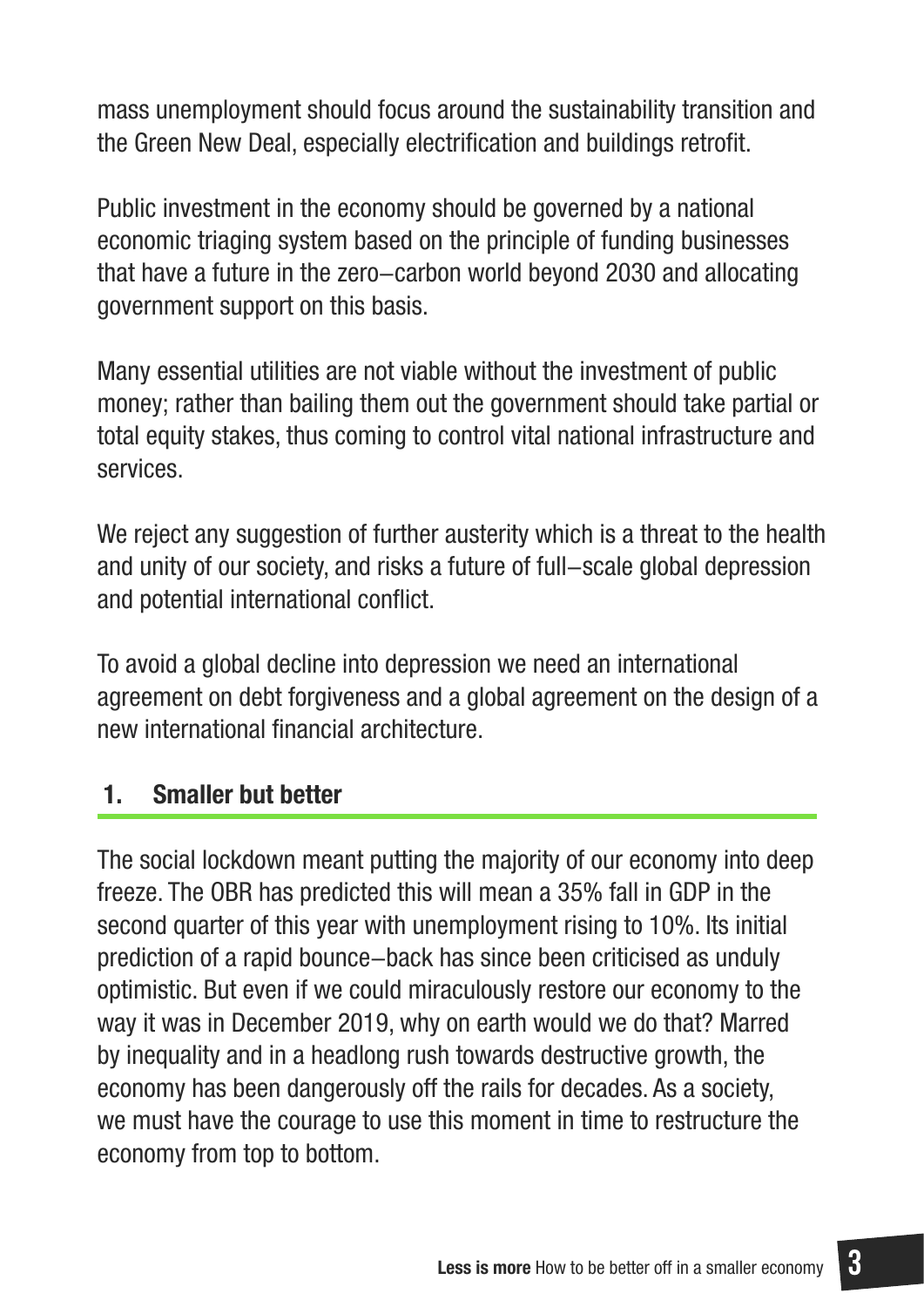And the majority of British people agree. A poll conducted by YouGov in mid-April found that only 9% of Britons want life to return to 'normal' once the lockdown is over. They had seen noticeable environmental improvements, 51% noticing cleaner air and 27% more wildlife. And 40% said they had experienced a stronger sense of community. They appreciated these non-tangible aspects of life that are actually threatened rather than enhanced by an economy focused on growth. A large poll for Sky News in late May found similar results and concluded that '57%, embrace this change with enthusiasm, saying they want the world to be different'.

Greens have always believed that government should have a much more engaged policy in terms of which industries we should encourage in this country and where they should be situated. The coronavirus epidemic means that many industries and companies will not survive without government intervention and public money, and this gives us all the right to choose how the economy is different in 2021 from how it was in 2019. Government can work closely with industries to ensure that they shift their production towards what is most needed in the short run and towards a sustainable future. Where we need to build new capacity and whole new sectors, these should be sited in areas of particular economic hardship in order to help reduce regional inequalities and create jobs in communities that have failed to flourish since our deindustrialisation during the 1970s.

Our economy is also disfigured by gross and growing inequality. The economic decline resulting from the financial crisis, although caused by the irresponsible activities of the wealthiest, impacted on the incomes of the poorest. We can use this crisis to introduce policies that ensure both the incomes and the wealth of the richest are used to repair the damage caused by the corona crisis and address persistent structural inequalities. It is also [clear](https://journals.sagepub.com/doi/full/10.1177/2329496519847491?journalCode=scua) that it is the high-energy lifestyles of the wealthy that are the greatest threat to our climate; hence a redistribution of wealth would tend to reduce negative environmental impacts from consumption.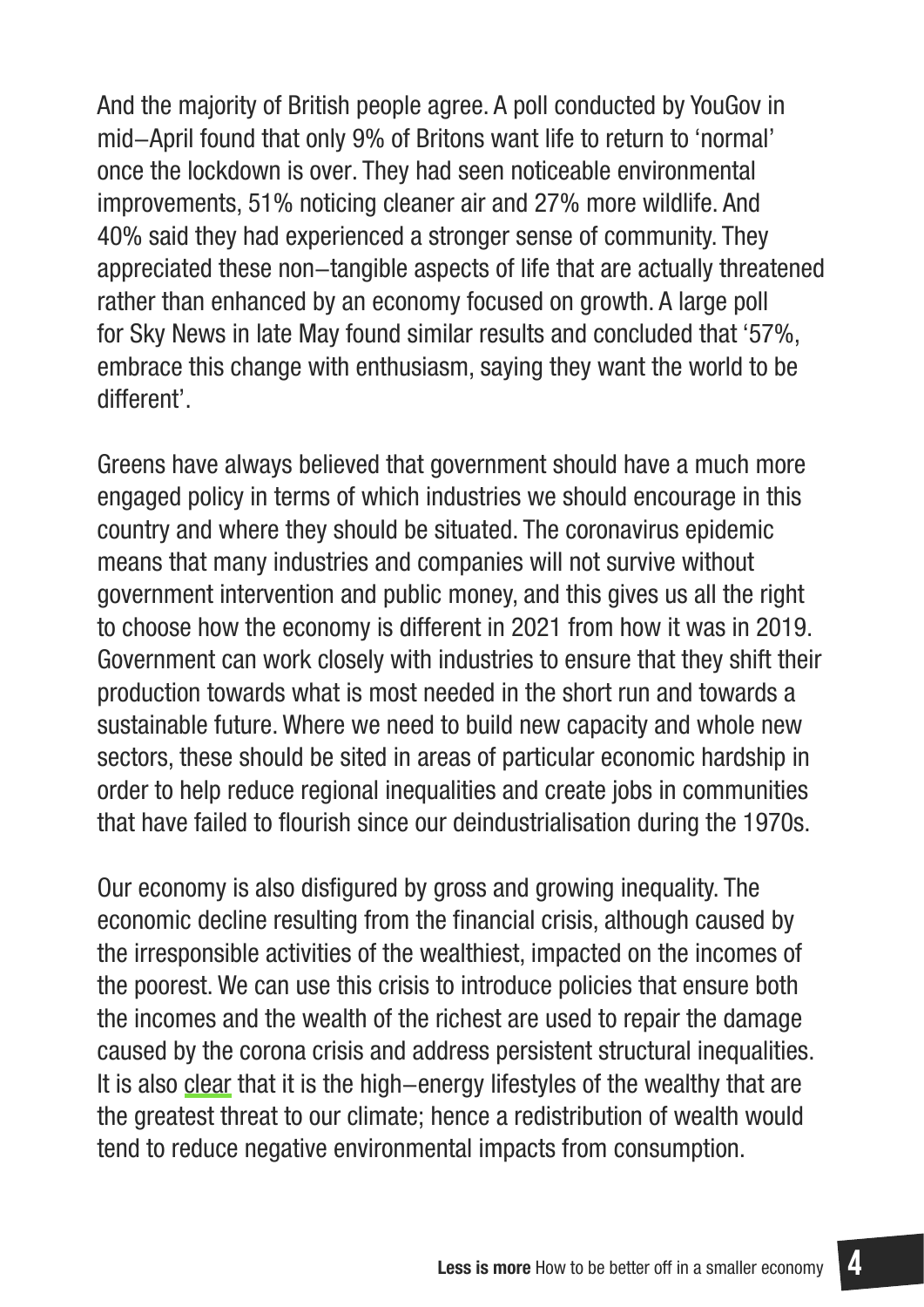Before we can plan to restructure our economy, we must understand how our economic output is made up, which also explains how our economy has been impacted by the movement restrictions required to control the spread of the coronavirus. According to [research](https://commonslibrary.parliament.uk/research-briefings/cbp-8353/) by the House of Commons Library, in 2018:

- The services industry (including retail, accommodation, business administration and finance) contributed £1.5 trillion in economic output, 80% of total UK economic output.
- Manufacturing output was £186 billion, 10% of total output.
- The construction sector's output was £115 billion, 6% of total output.



**Source** ONS Business register and employment survey

The bar chart from the same report makes a similar point from the perspective of employment. We can see that a quarter of all jobs are found in the public sector, while only 1% work in agriculture. The hospitality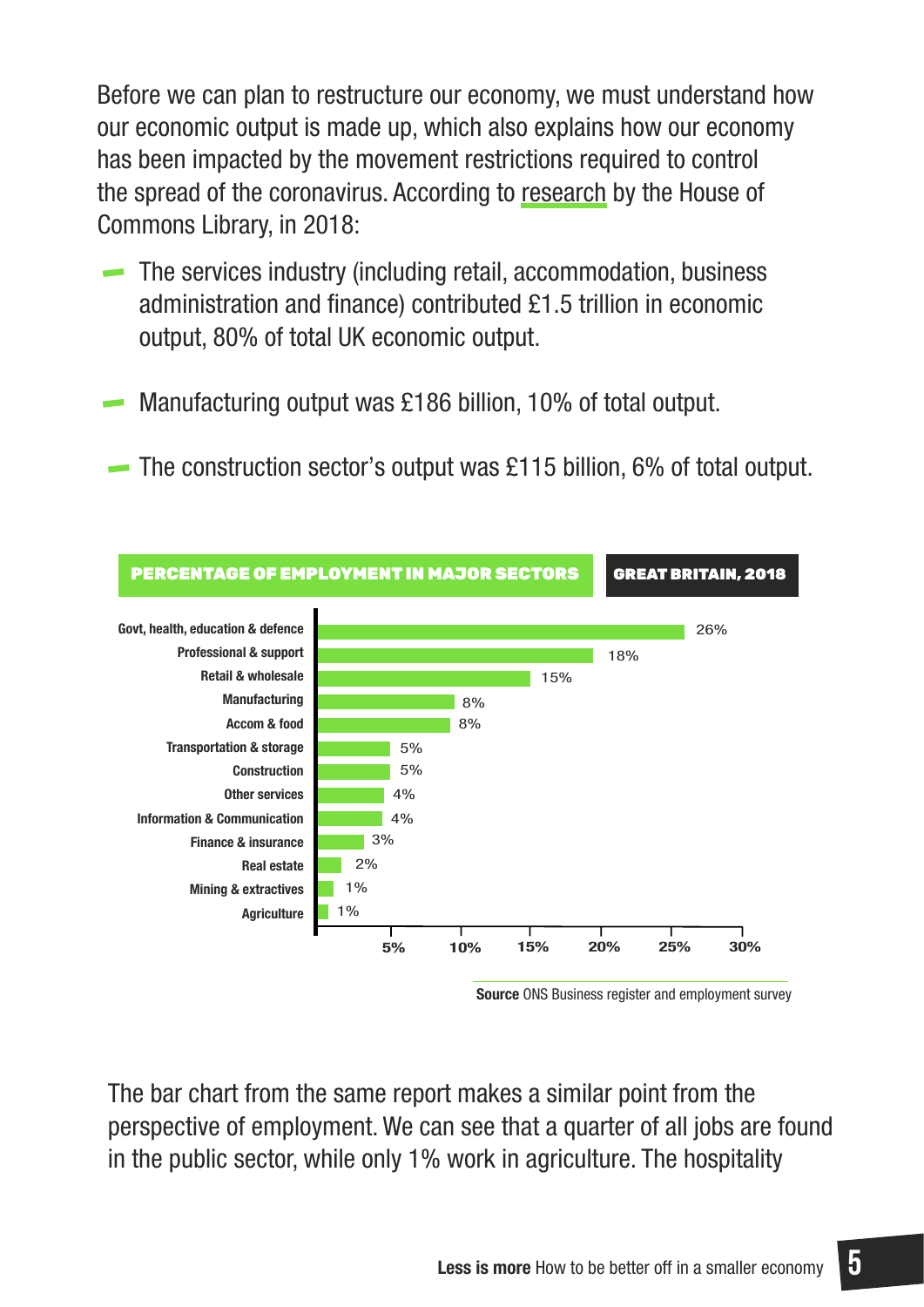sectors of retail, wholesale, accommodation and food account for nearly another quarter of all employment, with finance and insurance only accounting for 3% of jobs.

The most detailed recent assessment of the economic transition we need to undergo to achieve net zero is the [Absolute Zero](https://www.repository.cam.ac.uk/bitstream/handle/1810/299414/REP_Absolute_Zero_V3_20200505.pdf?sequence=9&isAllowed=y) report from UK FIRES, a collaboration between the universities of Cambridge, Oxford, Nottingham, Bath and Imperial College London that seeks to redesign industrial strategy so that it is focused on resource efficiency. Although its target for net zero is 2050, which we would consider 20 years too late, none the less their proposals in terms of restructuring the UK economy are extremely radical.

They identify aviation and shipping as the two greatest challenges, followed by agriculture, cement and steel. We would add that, since all consumption requires the expenditure of energy, we need to clip the wings of the advertising industry, whose purpose is to drive the excess consumption that works against achieving net zero. Alongside a shift towards a plant-based diet and a radical reduction in transport, the FIRES report proposes a rapid transition towards a society fueled entirely by electricity, and rapid transition of other sectors to rapidly improve their energy performance.

In normal times it would be difficult to imagine the rapid restructuring of our economy this report implies, but the shutdown of large parts of the economy as a result of the coronavirus means that every sector that is not operating at full capacity should be enabled to rethink its approach to production. As well as social distancing measures this could include redesigning production processes to achieve significant and accelerating energy and resource reductions. Indeed, the government could make the agreement of targets for these reductions a condition of making public money available to these businesses in the medium term, whether from publicly guaranteed loans or staff furlough payments. If future generations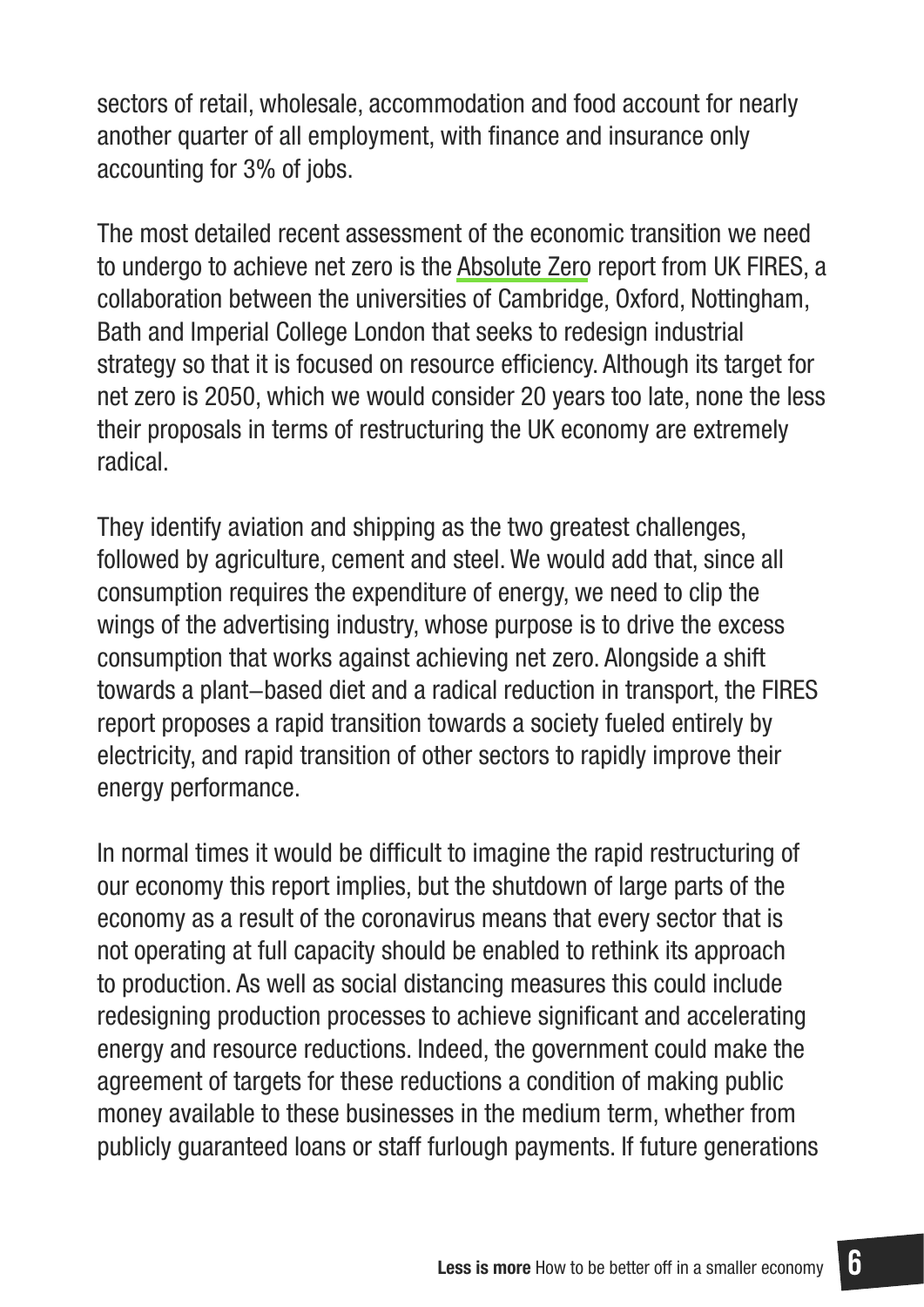are picking up most of the tab, they have a right to demand that the businesses they will be supporting operate in a way that guarantees they have a secure future with a safeguarded planet and climate.

We would agree with the [proposal](https://extranet.greens-efa.eu/public/media/file/1/6494) from the Green Group in the European Parliament that:

'All big companies, including banks, insurance and financial actors, receiving public financial support should be required to disclose publicly how they intend to align their economic activities to the objective of limiting global warming under 1.5°C. This must take the form of sciencebased and company-wide emission reduction targets and a clear and binding plan to become climate-neutral by 2050 at the latest, prioritising direct emissions reduction and energy efficiency.'

We can direct the investment from the emergency economic support in such a way that it breathes life into the long over-due proposals for a Green New Deal and energises the transition to a sustainable economy. This would ensure that, once we come out of the emergency period, we will have an economy far more prepared to tackle the longer-lasting and deeper climate crisis. And it would also create high-skilled and well-paid jobs in some of our most deprived communities, replacing jobs lost during the crisis.

We are calling for:

- The development of a national economic triaging system based on the principle of funding businesses that have a future in the zero-carbon world beyond 2030 and allocate government support on this basis.
- Businesses in transition to a zero-carbon future would receive funding to help them produce conversion plans to undertake low-energy restructuring.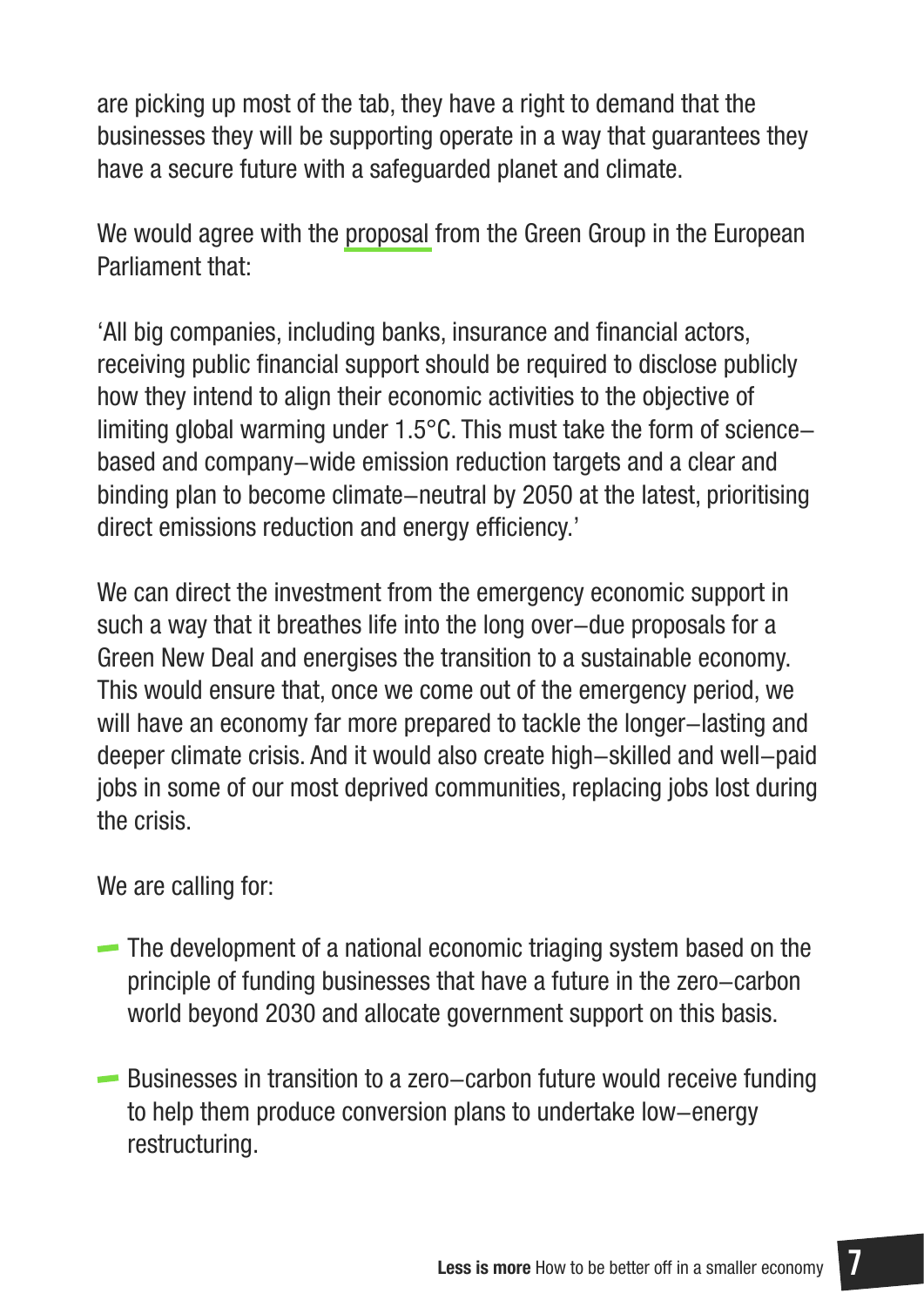- A GND investment plan as a job and economic activity replacement programme, focusing especially on home retrofit but also including investment in the electrification transition and the construction of green infrastructure.
- The GND would include the involvement of trade unions in the development of conversion plans and reskilling programmes for employees facing redundancy.

Since almost all companies that make up our economy are reliant on public support, we would require additional conditions during the period of the Covid-19 economic emergency, which is likely to last years beyond the successful containment of the virus. Namely that:

- Companies receiving public money should not be allowed to pay out dividends, bonuses or to buy back shares
- Companies registered in tax havens should be not be eligible for public money
- Companies in receipt of public money should ensure that, over the next two years, they achieve a maximum 10:1 pay differential

The two industries that have need to shrink rapidly to enable us to tackle the climate emergency have also been at the front of the queue in demanding bailouts: aviation and fossil fuels. By mid-April, the government was already [injecting](https://www.theguardian.com/business/2020/apr/16/bank-of-england-failing-climate-with-covid-19-stimulus-programme-oil-firms-debt-bond-governor) cash into fossil fuel companies including oil firms BP, Royal Dutch Shell and Total through allowing its subsidiaries' debts to be eligible for the Bank's quantitative easing bond purchases. By the end of April the Federal Reserve had followed suit, [changing](https://www.bloomberg.com/news/articles/2020-04-30/fed-opens-door-for-oil-company-loans-after-lobbying-campaign) the rules for its Main Street Lending Program to create an opportunity for oil and gas companies to access government assistance. Although it is clear that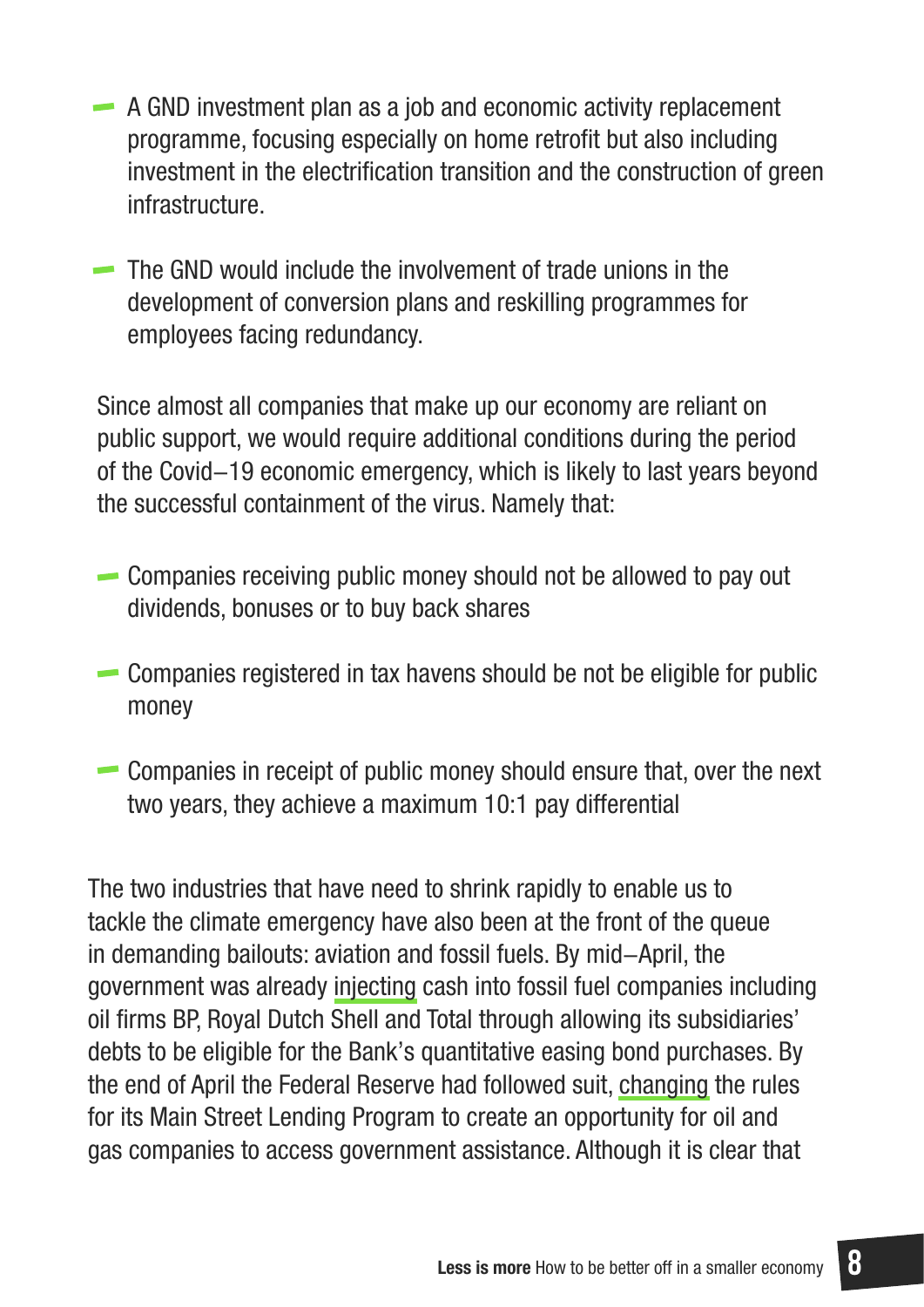renewables are proving more [resilient](https://www.independent.co.uk/environment/fossil-fuel-decline-coronavirus-iea-report-oil-coal-gas-renewables-climate-change-a9492136.html) through the crisis, governments elected from parties who depend on fossil fuel donations to win elections are propping up these dirty old industries that put all our futures at risk.

The UK government publicly rebuffed Richard Branson's request for support. However, EasyJet, an airline that has typified the irresponsible expansion of aviation in recent years, with its model based on aviationfuelled weekend breaks and trips that could potentially have been made by train, was the beneficiary of a £600m loan from the government's Covid-19 corporate financing facility. The loan had no accompanying conditions about a managed decline in capacity or even energy efficiency improvements. Our money is being handed out to a company which is one of the direct causes of the climate emergency. Nor did the government take an equity stake, that would have enabled it to directly manage the necessary decline in EasyJet and other similar airlines.

This flies in the face of what leading academics are clear needs to be the future for aviation. The FIRES Absolute Zero report states baldly that 'There are no options for zero-emissions flight in the time available for action, so the industry faces a rapid contraction.' Since there are no zero-carbon options for air travel, 'All current aviation activity will be phased out within 30 years, which creates an extraordinary opportunity for other forms of international communication, for the travel and leisure industry to expand more localised vacations and for developments in non-emitting midrange transport such as electric trains and buses.' In this context, what on earth is the government doing propping up aviation companies with public money?

### **2. Minding the gap**

The situation facing us is complex and challenging. We have an unprecedented contraction in demand, meaning that much of the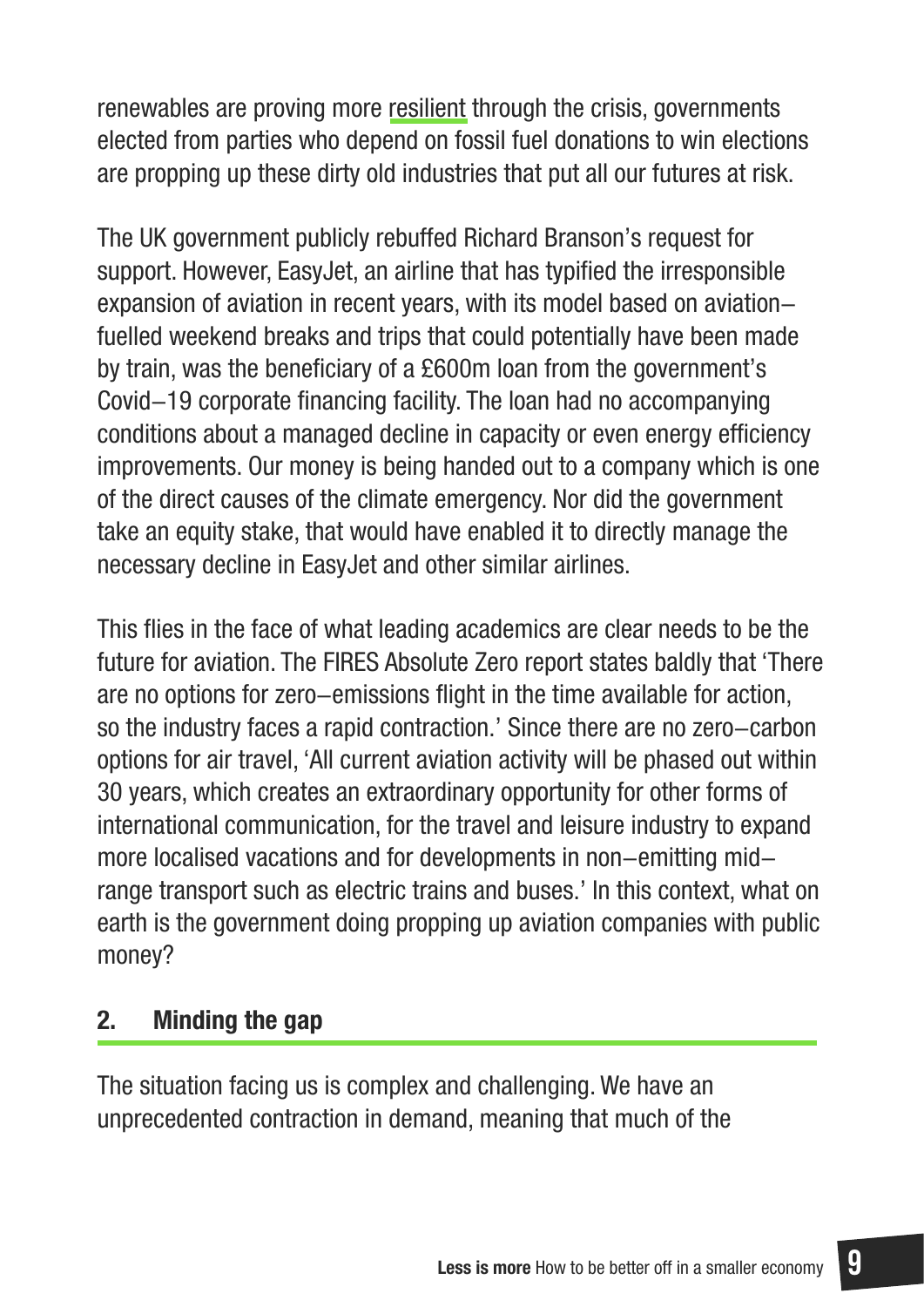economic activity that supported employment just a few months ago has evaporated and we cannot be sure how much of it will return. This is likely to be exacerbated by the 'paradox of thrift': people's natural response to be cautious in times of crisis that can actually cause selfreinforcing economic damage. While saving at the individual level may be entirely noble, at the level of an economy as a whole, and especially one with insufficient demand, it can be devastating. But we also know that the level of consumption – especially of energy – that characterised our pre-corona economy had led to an accelerating climate emergency.

On a global basis this is also generating even greater levels of inequality, as those least responsible for causing the climate crisis suffer the worst effects. A [report](https://ourworld.unu.edu/en/the-worlds-richest-people-also-emit-the-most-carbon) from Oxfam found that the richest 10% of people produce half of the planet's individual-consumption-based fossil fuel emissions, while the poorest  $50\%$  – about 3.5 billion people – contribute only 10%.

In addressing these interconnecting problems it is best to understand the economy as a system where interactions matter more than size, rather like a brain where the electrical connections mark intelligence far more than the mass of grey matter. So long as people's needs are met and they continue to exchange with each other, have meaningful employment if they want it, and there is sufficient cash circulating to lubricate these exchanges then we can have a successful economy, even if it is a third smaller than when we locked down. And if the third that we eliminate is the same third that was causing pollution, creating carbon emissions, and generating stress and mental illness, then we can consider ourselves better off with a smaller economy. Achieving this would be the purpose of a transitional investment plan.

Rather than a desperate scrabble to stimulate growth to return our economy to an unsustainable size, we should accept the contraction in absolute size but seek to redirect economic activity to more sustainable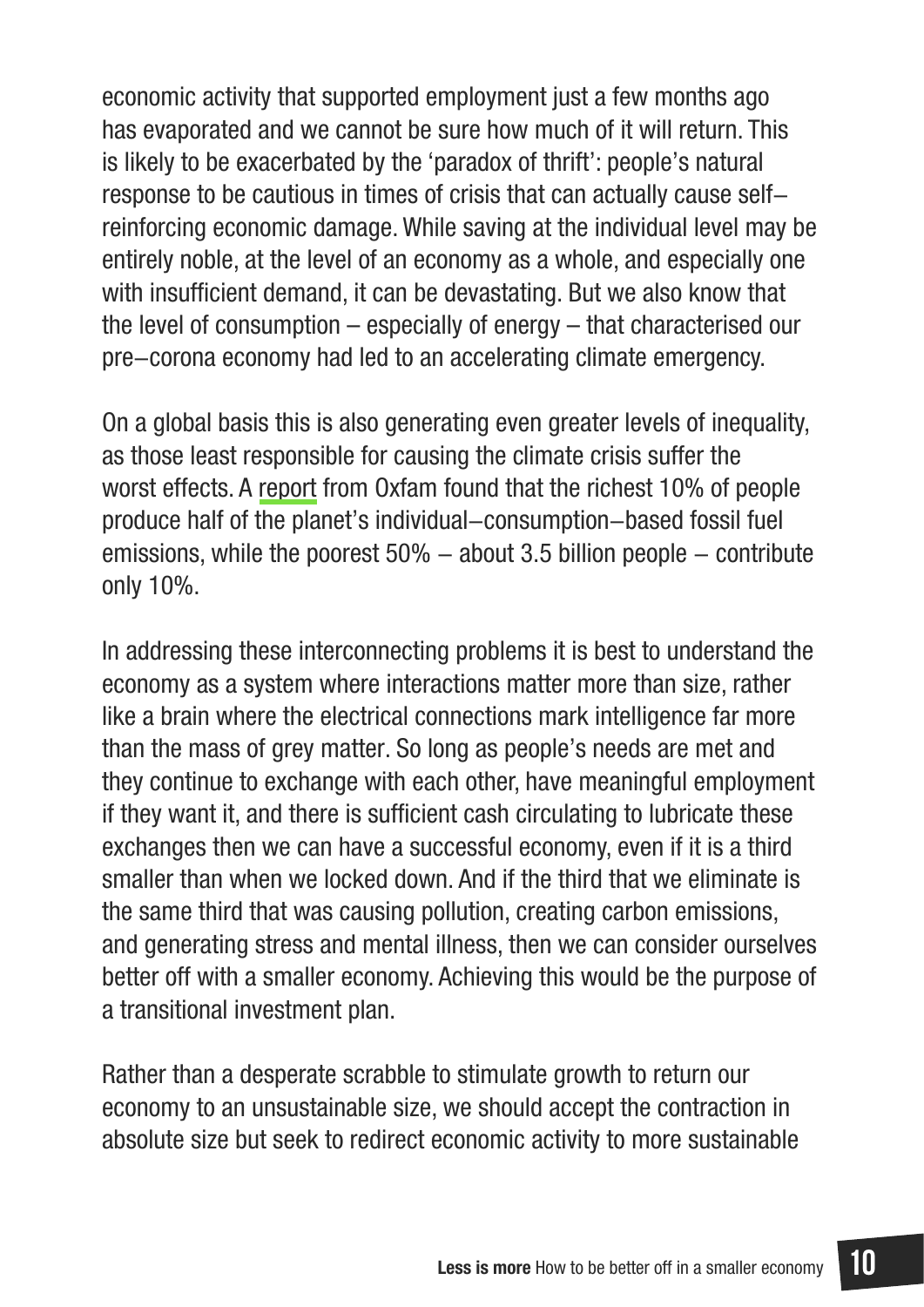sectors. In addition, we should strongly reject the framing of investment and spending as a single injection of cash that somehow then evaporates. We should recall that money circulates many times through the economy, through the Keynesian process of economic multipliers. Thus, we could direct money towards those whose spending would most effectively stimulate sustainable consumption and local economic activity. This would achieve another triple win: improving the lifestyles of the poorest, while building up local economies and reducing carbon emissions created through unnecessary trade miles.

Given that we accept that the absolute size of the economy will be smaller, we have to ensure that the reduced wealth is shared more fairly. Given the gross inequalities that have arisen in the past few decades – and the disproportionate contribution to unsustainable consumption by the wealthy – this would be a social as well as an environmental blessing.<sup>1</sup> By ensuring that the cost of rebuilding after covid is borne by those who have concentrated vast amounts of wealth in their hands over recent decades, we would have achieved greater well – being for the vast majority of citizens.

Any route forward from where we are will mean uncertainty and unpredictability. We will be learning by doing and not everything we try will succeed. For this reason it is vital that we provide a fundamental safety-net to underpin every person's basic needs: the Universal Basic Income. Such a policy would have more effectively underpinned the lives of citizens than the complex system of schemes devised by the Chancellor. And it is those who have slipped through his net who are the best argument for a Basic Income beyond during the economic crisis that lies ahead. Demands for Basic Income have become louder during the crisis, with a parliamentary Early Day Motion gaining [support](https://edm.parliament.uk/early-day-motion/56765/temporary-universal-basic-income) from nearly 100 MPs.

<sup>1.</sup> Wilkinson, R. and Pickett, K. (2009), The Spirit Level (London: Allen Lane).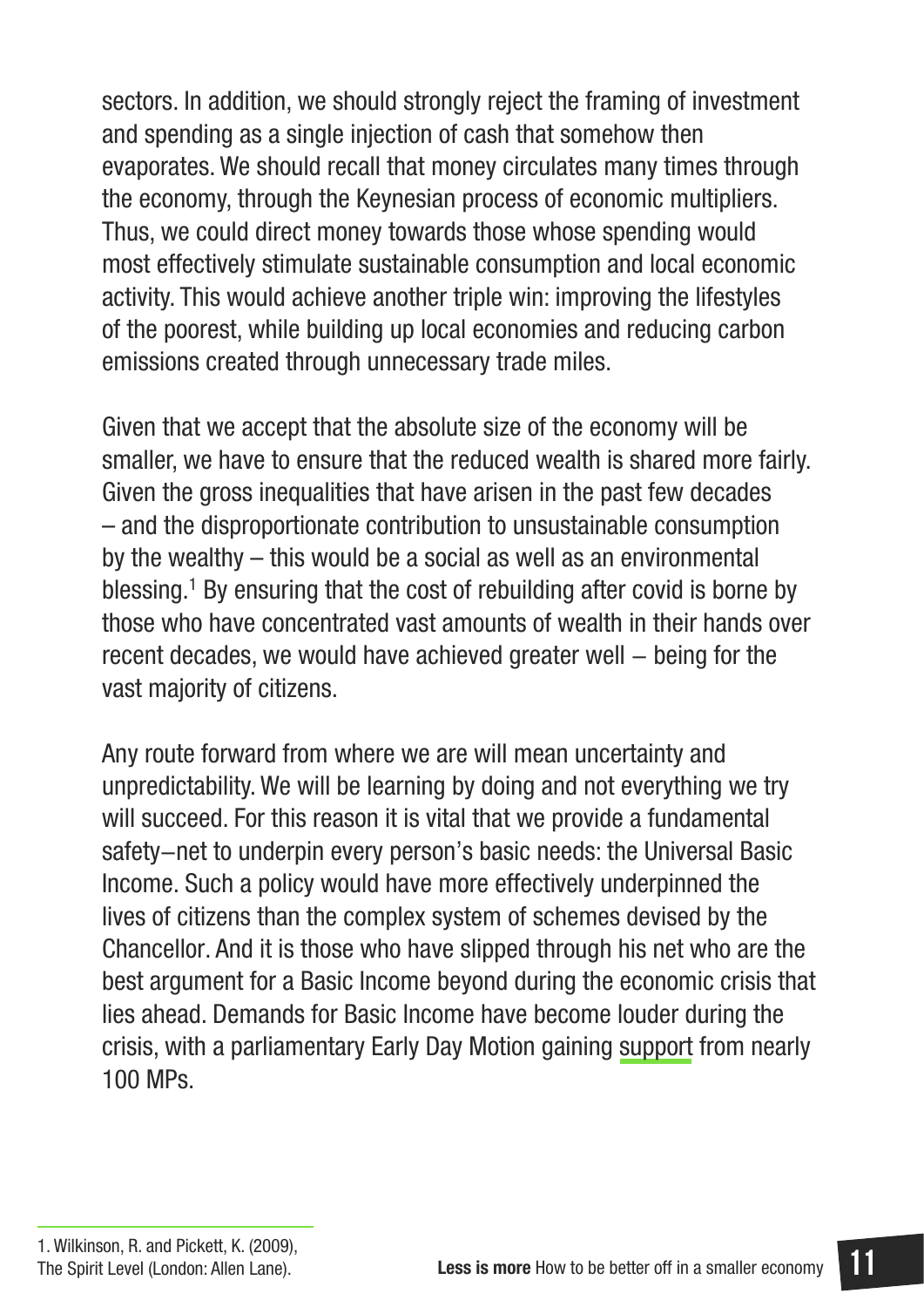But a Basic Income would only provide fundamental security and would leave most people on lower incomes than they enjoyed before the crisis. Without much larger injections of cash, we would still be facing a reduction in aggregate demand and an inevitable recession. Alongside Basic Income we need a massive programme of public investment, again a longstanding Green Party policy: the Green New Deal that lay at the heart of our 2019 general election manifesto. This proposal has become economic common sense as we face the need to replace much of the economic activity that has disappeared with high-quality jobs in all our communities transforming our society towards climate resilience. Then we called it 'a comprehensive ten-year plan ambitious enough to tackle climate and ecological breakdown at the scale and speed set out by science. It will deliver a fast and fair transformation of our economy and society, renewing almost every aspect of life in the UK: from the way we produce and consume energy, to the way in which we grow the food we eat, and how we work, travel, and heat our home.'

We also need to link this transitional investment to the reduction in demand for labour resulting from automation. For some, the transitional plan would mean reskilling and a shift towards the urgent work that is needed to prepare us for a net-zero carbon future. For others, it would mean being eased through the transition to a shorter working week and greater leisure time, so long as this transition is supported by a basic income, significant and continuing increases in wages paid for by the gains from automation. As we have seen in [New Zealand,](https://www.theguardian.com/world/2020/may/20/jacinda-ardern-flags-four-day-working-week-as-way-to-rebuild-new-zealand-after-covid-19) the idea of a four-day week is another policy proposal whose time has come.

The Green New Deal means the creation of millions of new jobs in the sectors of the future: renewable energy, transport, and sustainable land management amongst others. It also encompasses the training that will allow people to develop the skills to undertake these sustainable jobs, in contrast to the indifference shown to working people during the rapid economic change of the 1980s. It also means urgent focus on our totally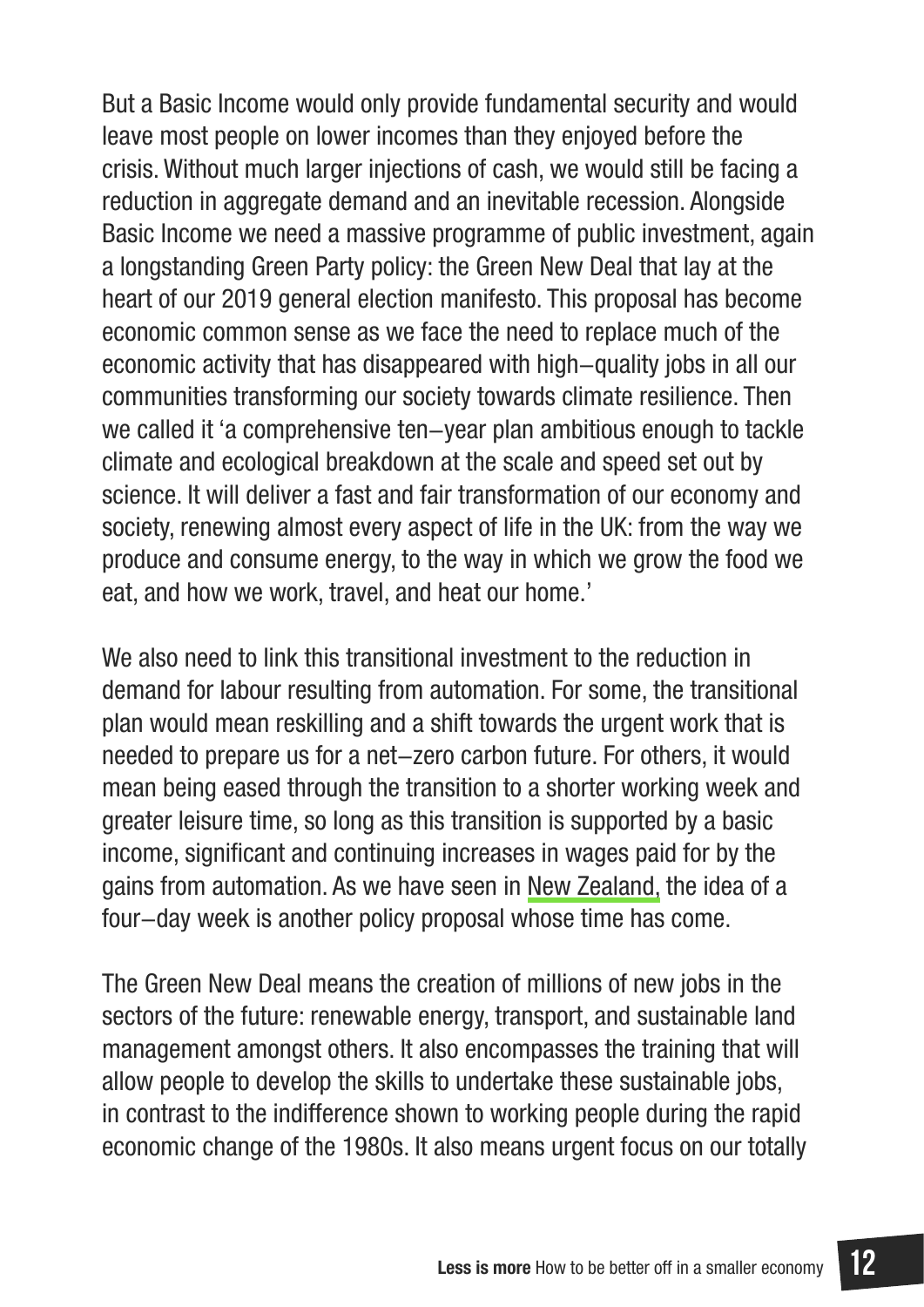inadequate housing with a promise of 100,000 new socially rented homes a year and the low-energy retrofit of millions more.

We value the work undertaken by the trade union movement to develop ideas for a Just Transition. We see trade unions playing a central role both in managing training and reskilling and in developing workplace-based conversion plans for factories and other businesses.

### **3. Where is the money to come from?**

Discussion has already begun about how we will pay for the massive costs associated with the coronavirus pandemic, related support programmes, and the collapse in tax yields. The Green Party's position is that we must look to a mix of sources but we will not tolerate a return to the failed economics and political division of the years of austerity.

According to [analysis](https://www.ifs.org.uk/publications/8239) by the IFS in 2016, 'The wealthiest 1% of households hold about 20% of household wealth, the top 5% hold approximately 40%, and the top 10% hold over 50% of wealth.'2 While wealth inequality is more extreme and damaging than income inequality, earnings in the UK are also grossly unequal: the richest fifth had an income more than 12 times the amount earned by the poorest fifth in 2018 (ONS [data\)](https://www.ons.gov.uk/peoplepopulationandcommunity/personalandhouseholdfinances/incomeandwealth/datasets/householddisposableincomeandinequality). These shocking statistics begin to frame the problems and suggest solutions.

### **WEALTH**

There is no question that, in conventional economics terms, we will be considerably poorer as a result of the coronavirus lockdown. The government's Office for Budget Responsibility predicts that, in the short term, a third of economic output has disappeared, and with it there has been a massive fall in tax revenue. Even their unconvincingly optimistic bounce-back scenario (a rise of 27% in economic output during the period from July to September) predicts that the cost of economic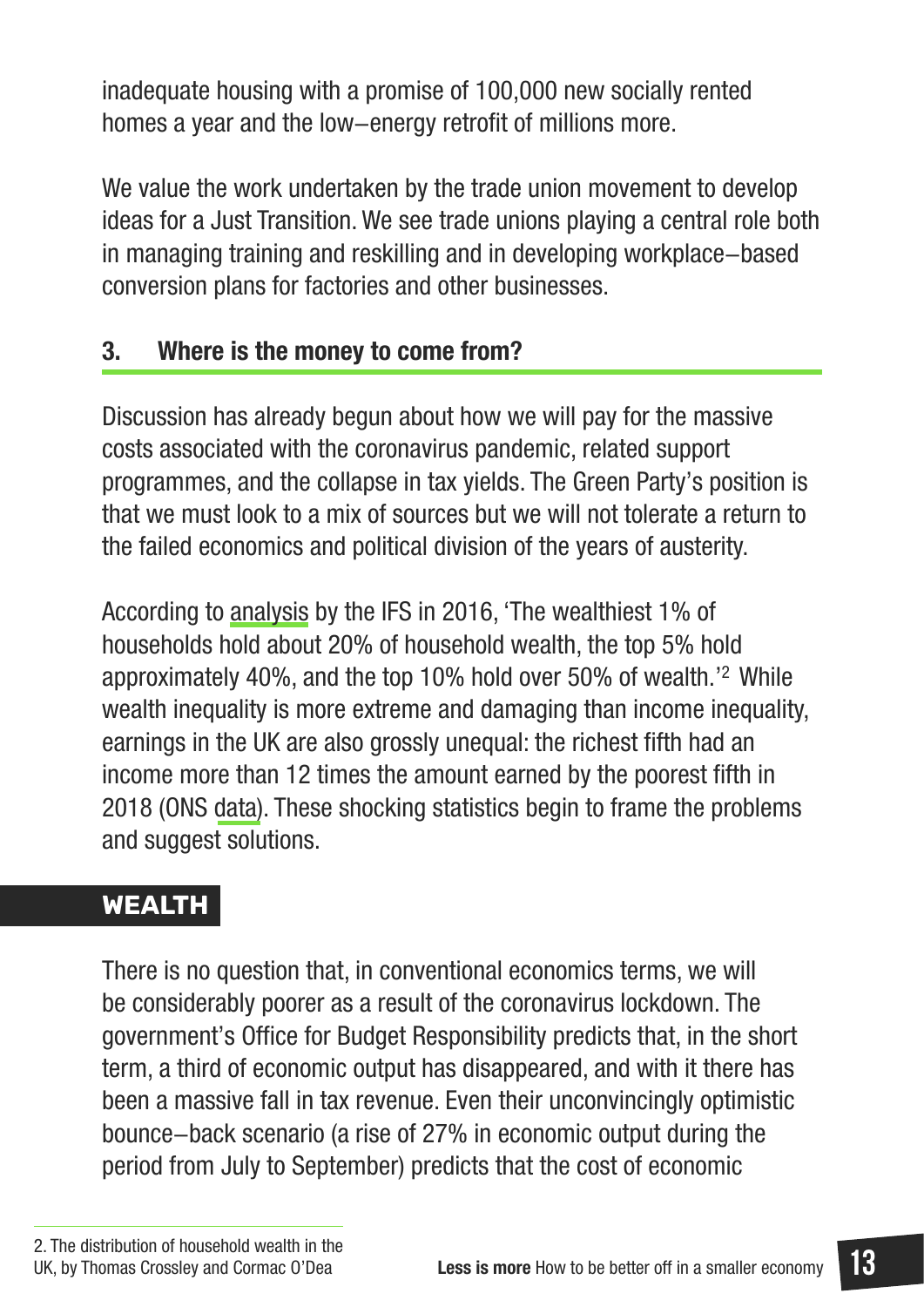#### BREAKDOWN OF TOTAL AGGREGATE WEALTH BY COMPONENT

GREAT BRITAIN, APRIL 2014 - MARCH 2018

| <b>Breakdown of total</b><br>aggregate wealth by<br>component (\$tn) | April 2014 to<br><b>March 2016</b> | April 2016 to<br><b>March 2018</b> | Change in<br>component | <b>Contribution of</b><br>component to total<br>wealth | <b>Contribution to</b><br>increase in total<br>wealth $(\%)$ |
|----------------------------------------------------------------------|------------------------------------|------------------------------------|------------------------|--------------------------------------------------------|--------------------------------------------------------------|
| <b>Property wealth (net)</b>                                         | 4.49                               | 5.09                               | 13%                    | 35%                                                    | 5                                                            |
| Financial wealth (net)                                               | 1.84                               | 2.12                               | 16%                    | 15%                                                    | 2                                                            |
| <b>Physical wealth</b>                                               | 1.25                               | 1.32                               | 5%                     | 9%                                                     | $\mathbf{0}$                                                 |
| <b>Private pension</b><br>wealth                                     | 5.36                               | 6.10                               | 14%                    | 42%                                                    | $6\,$                                                        |
| <b>Total wealth (incl</b><br>pensions)                               | 12.94                              | 14.63                              | 13%                    |                                                        |                                                              |
| <b>Total wealth (Excl</b><br>pensions)                               | 7.58                               | 8.53                               | 13%                    |                                                        |                                                              |

**Source** ONS, Total wealth in Great Britain: April 2016 to March 2018, Main results from the sixth round of the Wealth and Assets Survey covering the period April 2016 to March 2018, release date 5th December 2019

The data shows that wealth is distributed unequally both regionally and by income group:

- Average (mean) wealth for all wealth deciles increased in real terms between April 2014 to March 2016 and April 2016 to March 2018, with the higher deciles seeing the biggest increases; the average for the poorest decile increased 3%, and the richest wealth decile increased by 11%.
- London, the South East and the South West of England have the highest median household wealth, and also saw the largest growth between April 2014 to March 2016 and April 2016 to March 2018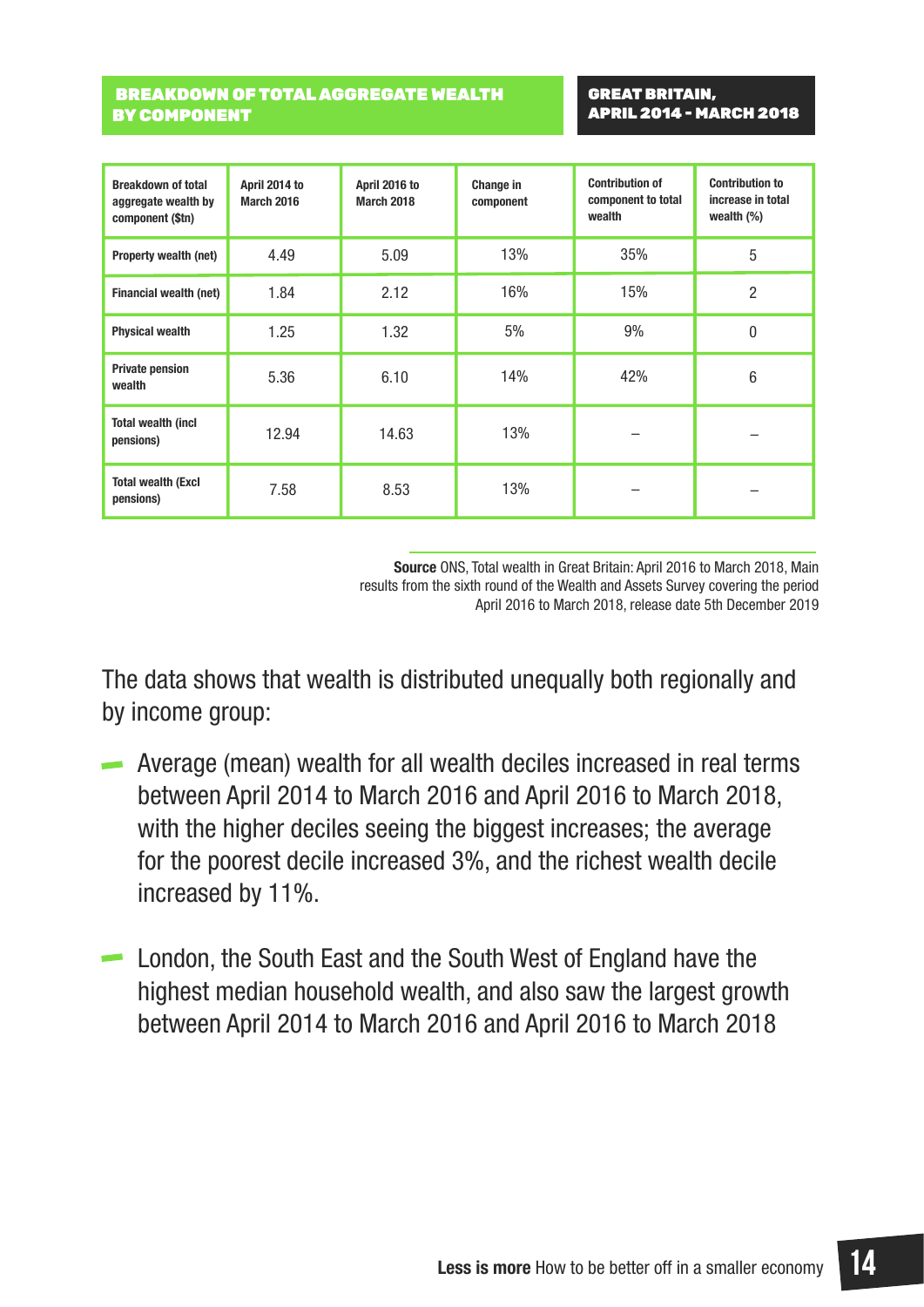#### BREAKDOWN OF TOTAL AGGREGATE WEALTH BY COMPONENT



**Note** Incomes have been measured net of taxes and benefits but before housing costs have been deducted. Cash figures are equivalents for a childless couple **Source** Author's calculations using the Family Resources Survey, 2017-18

### INCOMES

When we look at income we also see a pattern of wide and growing inequality, and again we see that we are a one-third vs two-thirds economy, with around two-thirds of the population (64%) having an income less than the average. The IFS again provides detailed [evidence](https://www.ifs.org.uk/uploads/Living_standards%2C_poverty_and_inequality_in_the_UK_2019_Chapter_2.pdf) of the gross inequalities in our society in terms of incomes, based on post-tax-and-benefit incomes, net individuals' pre-tax annual salaries:

- Average household income at the 99th percentile (top 1%) is 2.5 times higher than that at the 90th percentile
- Additionally, there is a high degree of inequality within the top 1% of the distribution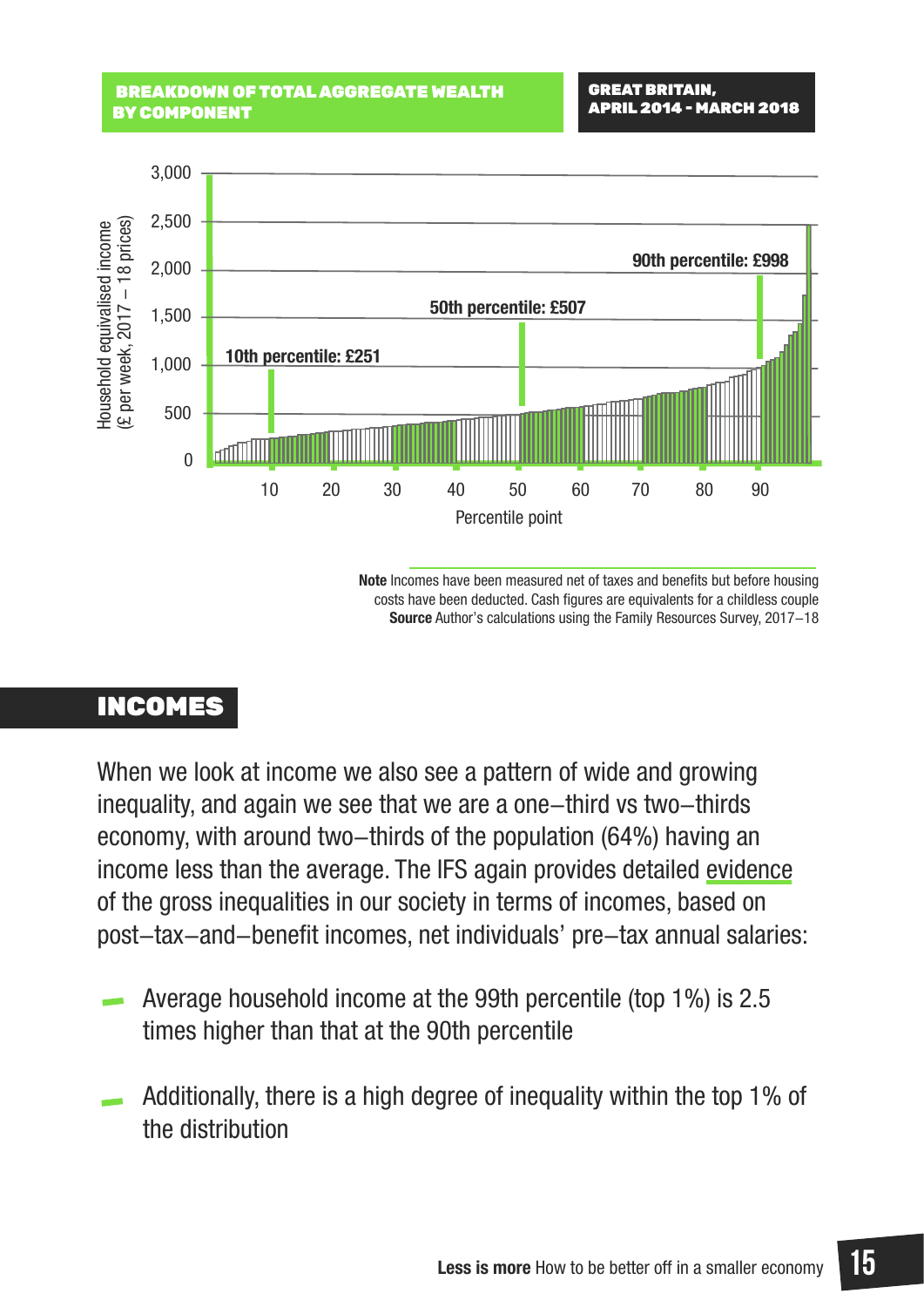- There is extremely high dispersion in incomes within the top 1%: the public debate often associates the top 1% with the so-called 'superrich', when in fact they only make up a small fraction of the top 1%
- Those at the very top of the income distribution are disproportionately aged 45–54, based in London and work in financial services, insurance or real estate 3

If we are looking for those who can afford to take the hit that moving towards a 'two-thirds better economy' would entail, then this is where we should look. In conclusion, it is clear that there are vast reserves of wealth in our society that could be taxed to bring money into the Exchequer for investment in the Green New Deal. A much more progressive tax system could achieve two objectives: provide money for sustainable investment and reduce inequality.

### GREEN QE

Although advocates of austerity are keen to tell us that there is no magic money tree and that money borrowed by government must be repaid, we should reject these false analogies and understand how a government with a reserve currency and a national bank to run it can act creatively in the interests of its people.

While it is true that borrowing is cheaper now than at any time in our history, it is still the case that we have a large public debt  $-$  one of the largest in the world as a proportion of GDP – and that this will constitute a cost to future generations who have not incurred it. We have already burdened our young people with the climate crisis and we should not compound this with the costs of the corona crisis. The solidarity shown by young people in respecting movement restrictions to protect older people from the disease, should be rewarded with a gesture of solidarity from

<sup>3.</sup> Living standards and income inequality, by Pascale Bourquin, Jonathan Cribb, Tom Waters and Xiaowei Xu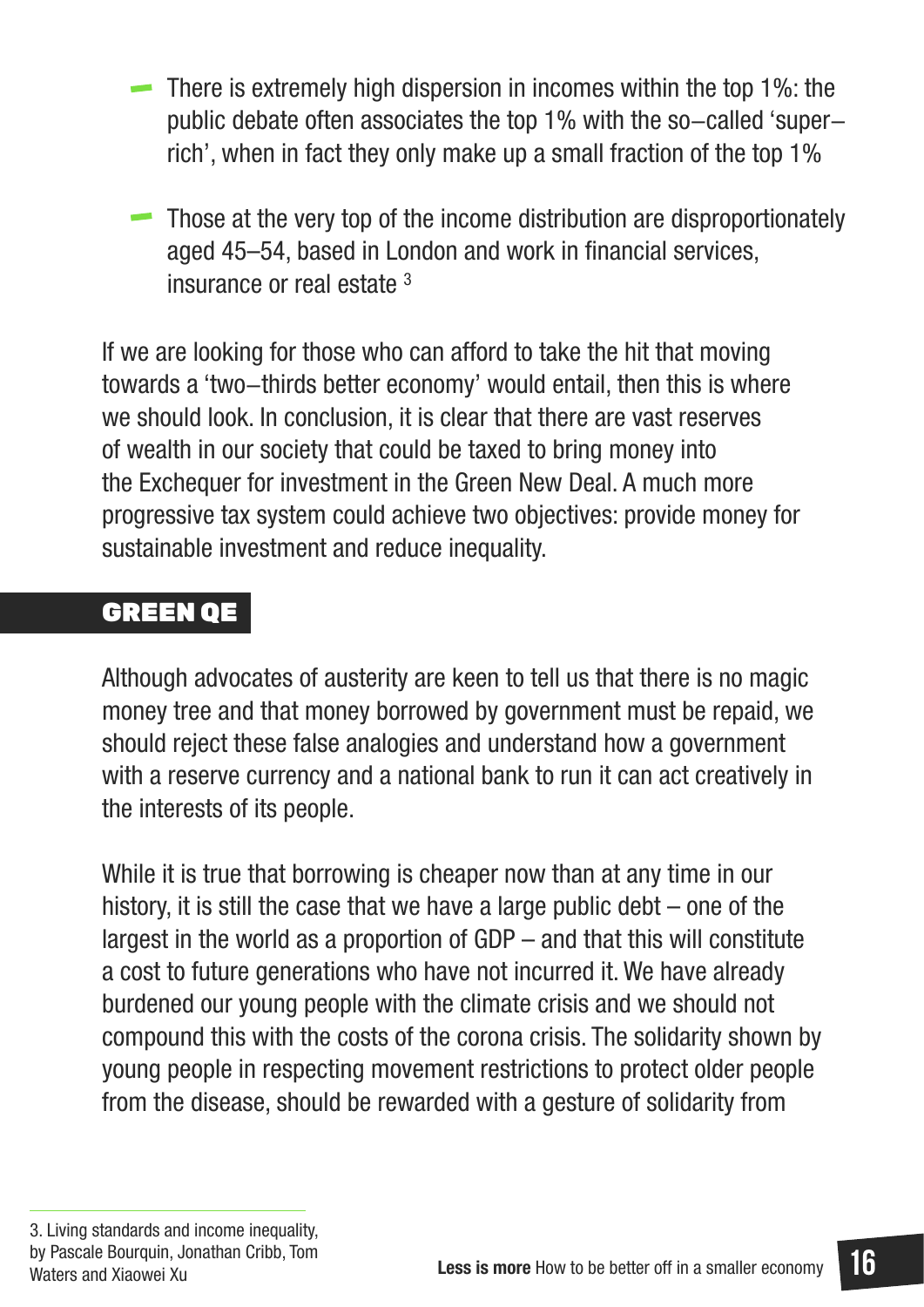older generations in protecting the environment and climate the young people will build their lives in.

The magic money tree is the ability the Bank of England has to create money directly, so-called quantitative easing. In [November](https://jubileedebt.org.uk/wp-content/uploads/2019/11/10-key-facts-on-debt-in-the-UK_Update_11.19.pdf) 2019, 23% of our national debt had been created by the Bank of England directly buying government debt and so the only debt is one we owe to ourselves, and this proportion will have increased since the Bank restarted QE. Only some 20% of UK government debt is owed to people and institutions outside the UK. The remaining 58% is held by private UK interests, primarily pension funds and insurance funds (22%) and banks and building societies (22%), but also UK households (8%), and other companies. So, we can reduce our debt by deciding not to repay the money we owe to ourselves and begin a public debate about how those due to receive repayments from future taxpayers should share losses.

An understanding of the power of a reserve currency tells us two things: we do have the power to create money to invest in a Green New Deal and prevent a damaging recession; and austerity is unnecessary since most of our debts are owed to members of our own society. Rather than damage our economy we should begin a renegotiation about how we allocate the loss of value within the country.

The FT is [right](https://www.ft.com/content/fd1d35c4-7804-11ea-9840-1b8019d9a987) to suggest that we should fund emergency coronavirus investment through such QE. Massive and essential public investment to protect citizens during a public health crisis should not become a burden on future generations. Nor should the current crisis be compounded by the failed policies of austerity that would merely impede economic recovery. Any suggestion of a return to the politics of austerity would constitute a threat not just to our economy but also to people's health and it would increase vulnerability to future health and environmental crises.

Evidence that things are not what they seem when reading the pages of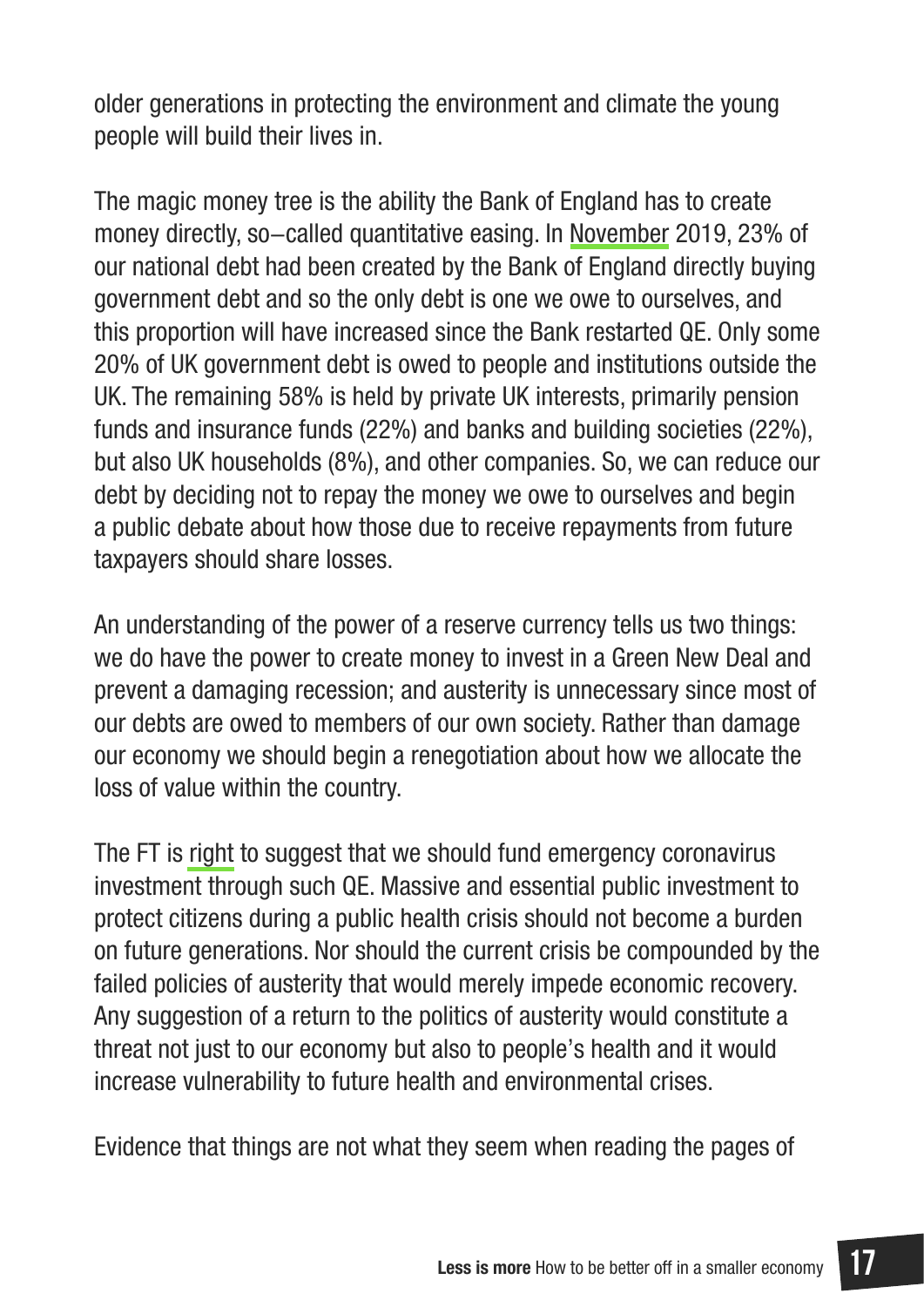the tabloids comes from the Bank of England [accounts](https://www.bankofengland.co.uk/-/media/boe/files/weekly-report/2020/22-april-2020.pdf?la=en&hash=31D83654721FAEA3ED88FBE9BF2E334F121C3DF7) where there is a line labelled Covid Corporate Financing Facility, a fund created to make cash available to large companies. Although originally kept under wraps, the direct financing facility is now to be made public and on May 19 we were informed that there had already been '£18.8bn of lending to 55 businesses' and that 'a further £38.8bn of potential lending including to another 68 businesses that make a significant contribution to the UK economy' had been authorised.

This was welcome although we now await further details about which companies these are who are receiving our money. It is also welcome that the Bank of England has introduced guidance that companies should show 'restraint on the payment of dividends and other capital distributions and on senior pay', although we would tighten these to formal requirements. We would also argue that conditions should be added that companies receiving such funds should be in low-energy sectors or should show that they have a place in a net-zero carbon future and have a detailed transition plan on how to reach net-zero.

Is there any limit on our ability to fund our own recovery? We have complete national control of our currency meaning that we are able to create currency as we need it through quantitative easing. In normal times, creation of currency on this scale could raise concerns about the value of the pound on international markets. At a time of crisis, a government acting firmly to defend its economy is indicating strength rather than weakness. Concerns might also be raised about the risk of increasing inflation, but the reality of the situation facing us is that decades of deflation are a much more threatening risk.

A range of environmental taxes could also be used both to raise revenue and to put strategic pressure on economic actors to shift towards net zero carbon. First among these would be a carbon tax appliled on all fossil fuel imports and domestic extraction, based on greenhouse gas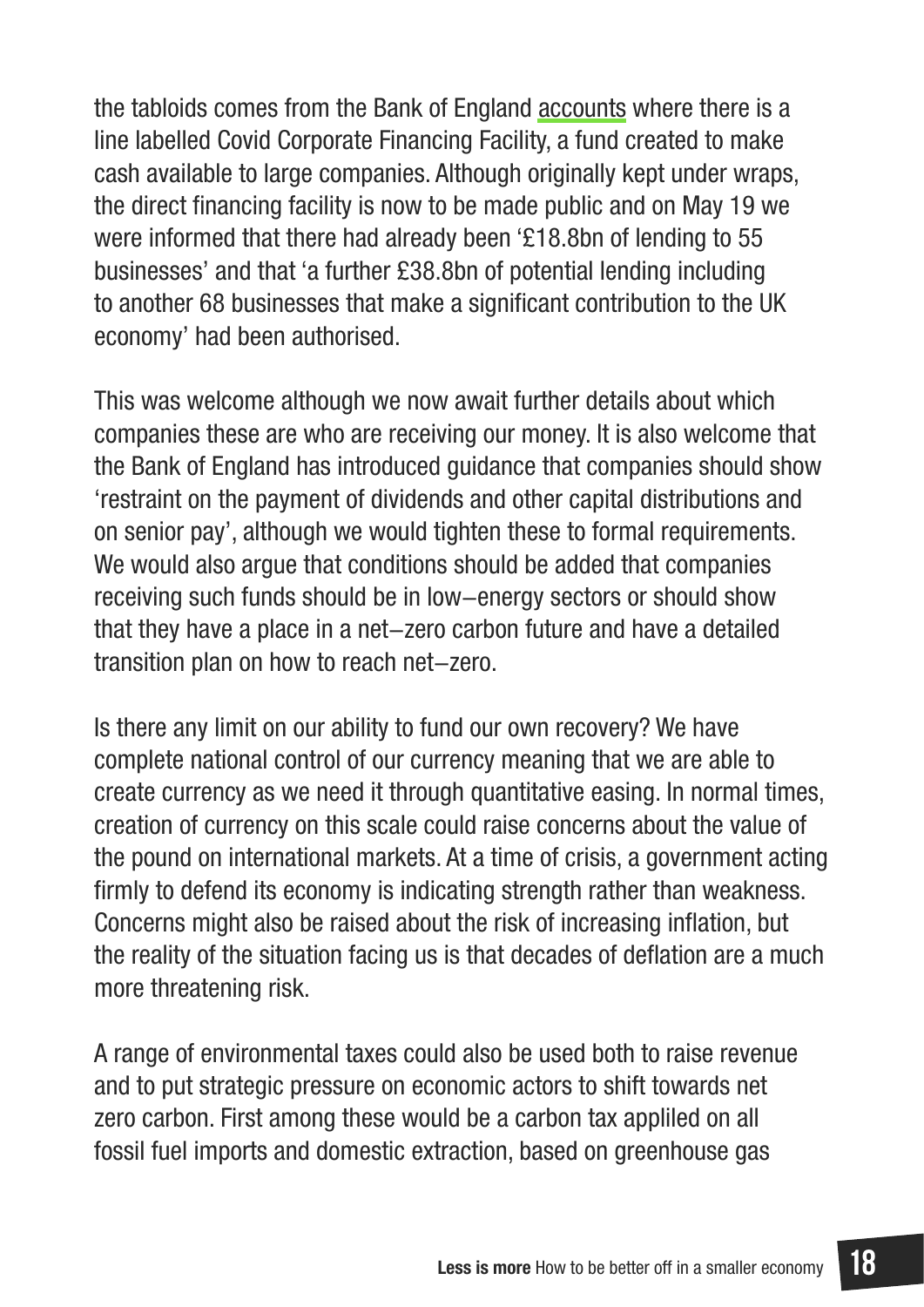emissions produced when fuel is burnt and on imported energy, based on its embedded emissions. The UK would also benefit greatly from a national development bank modelled on Germany's KfW. KfW has been instrumental in financing Germany's energy transition and is empowered to invest especially in economically depressed areas. As a public bank, interest payments can be reinvested for public benefit rather than extracted by wealthy shareholders. KfW has supplied funds totalling €75.5 billion in 2018 alone, of which 40% was spent on measures aimed at protecting the climate and the environment. In the British context, such a bank could help to replace the liquidity gap created by the withdrawal of 'High Street banks' from lending to local small businesses.

But it will need to be supported by locally based banks created for this purpose. To achieve this, we should establish as a matter of urgency a system of regional, cooperative banks that can offer private lending to local businesses and a national investment bank to channel money created to fund the Green New Deal. Regional cooperative banks will operate as a conduit for nationally produced finance to ensure that it reaches businesses in a responsible way and according to the national agreed criteria.

### USING CRISIS AS PLATFORM FOR PUBLIC OWNERSHIP

As a party we support a mixed economy and believe that the market system works best for the production and allocation of most private goods and services: the allocation of everyday products – like clothes, or services like hairdressing or accountancy – works best in a private market. In parallel, it has always been our position that public services and public utilities should not be operated in the market. So, we are not motivated by an anti-market ideology or any desire for a command economy, but we do acknowledge that when the market is threatened by crisis we may need government to intervene and introduce rationing; this may become necessary for food during the next few years.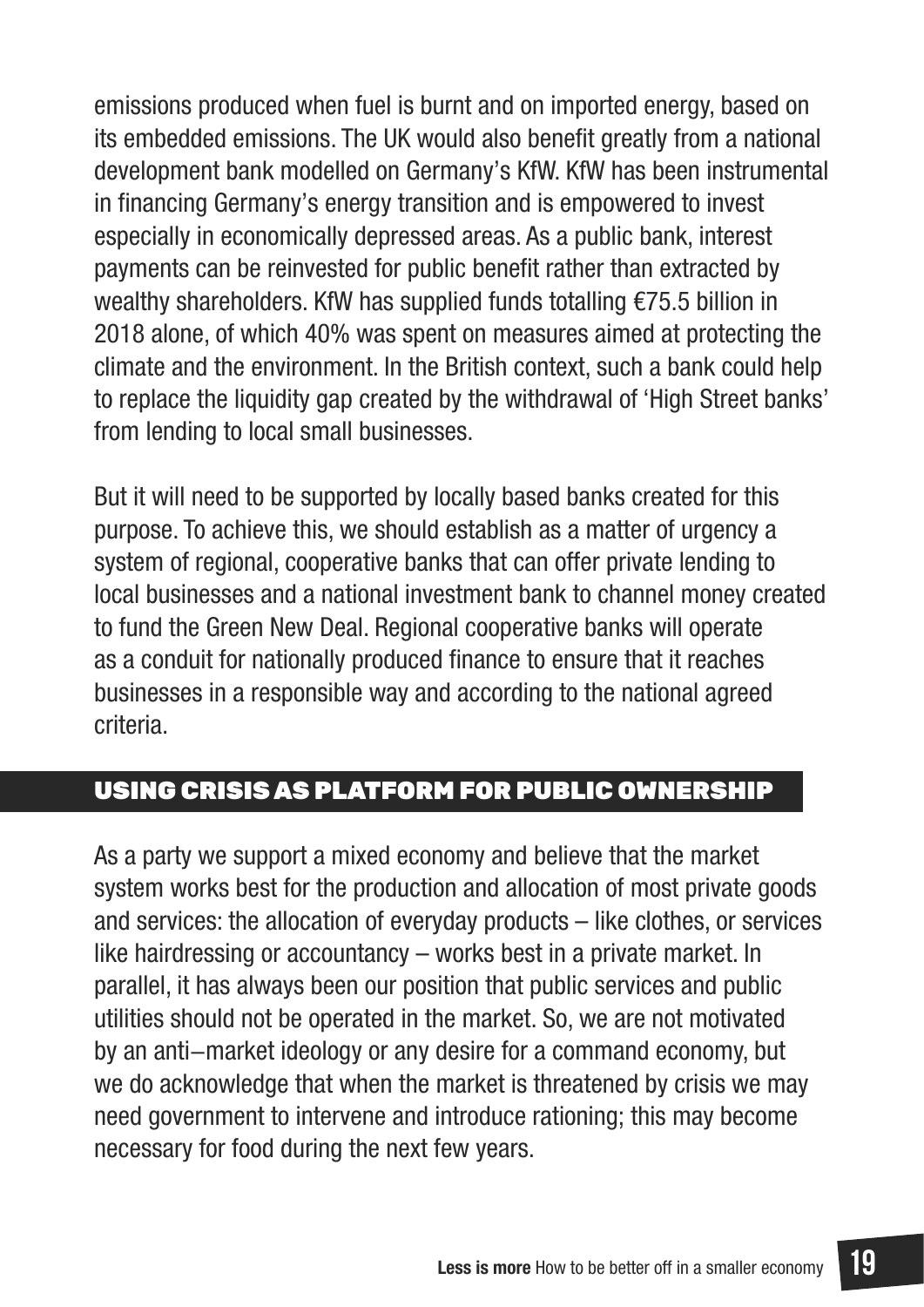During this crisis we have learned that we cannot rely on the allocation and motivation system of the private market to meet some of the most fundamental needs, especially for basic utilities. As in a war, the extraordinary situation of a pandemic virus has required considerably more public management of the economy. It is vital for the maintenance of public order that people believe that scarce goods are being allocated fairly and according to need, not according to financial resources. We also celebrate the variety of means of production in the third sector, especially cooperatives and social enterprises, that have proved themselves more flexible and socially motivated during the health crisis and have filled many gaps left by the private market and public provision.

We should celebrate that generations of Britons have resisted the privatisation of our health system and that most of our public health provision is still owned and controlled by public bodies. This means that the government had the power to immediately shift the management of the NHS towards preparation for the coronavirus. We are also clear that trade unions have played a vital role in negotiating safety standards in the workplace and regret that more workplaces do not benefit from such protection.

However, other essential services including fuel, railways, phone and internet have been privatised. Greens have always opposed this privatisation because we believe that essential services should be in public hands for just such emergencies as we are in now. It is also clear that, as a result of precipitate falls in demand due to movement restrictions, most transport companies will not be financially viable and the value of their assets will plummet. This can be used as a platform to bring them into public ownership and, rather than bailouts, the government should always look to buy partial or total equity stakes.

We propose that the government should be prepared to take control of public utilities if services are threatened. With customers struggling to pay bills and the need for rapid zero-carbon conversion, these utilities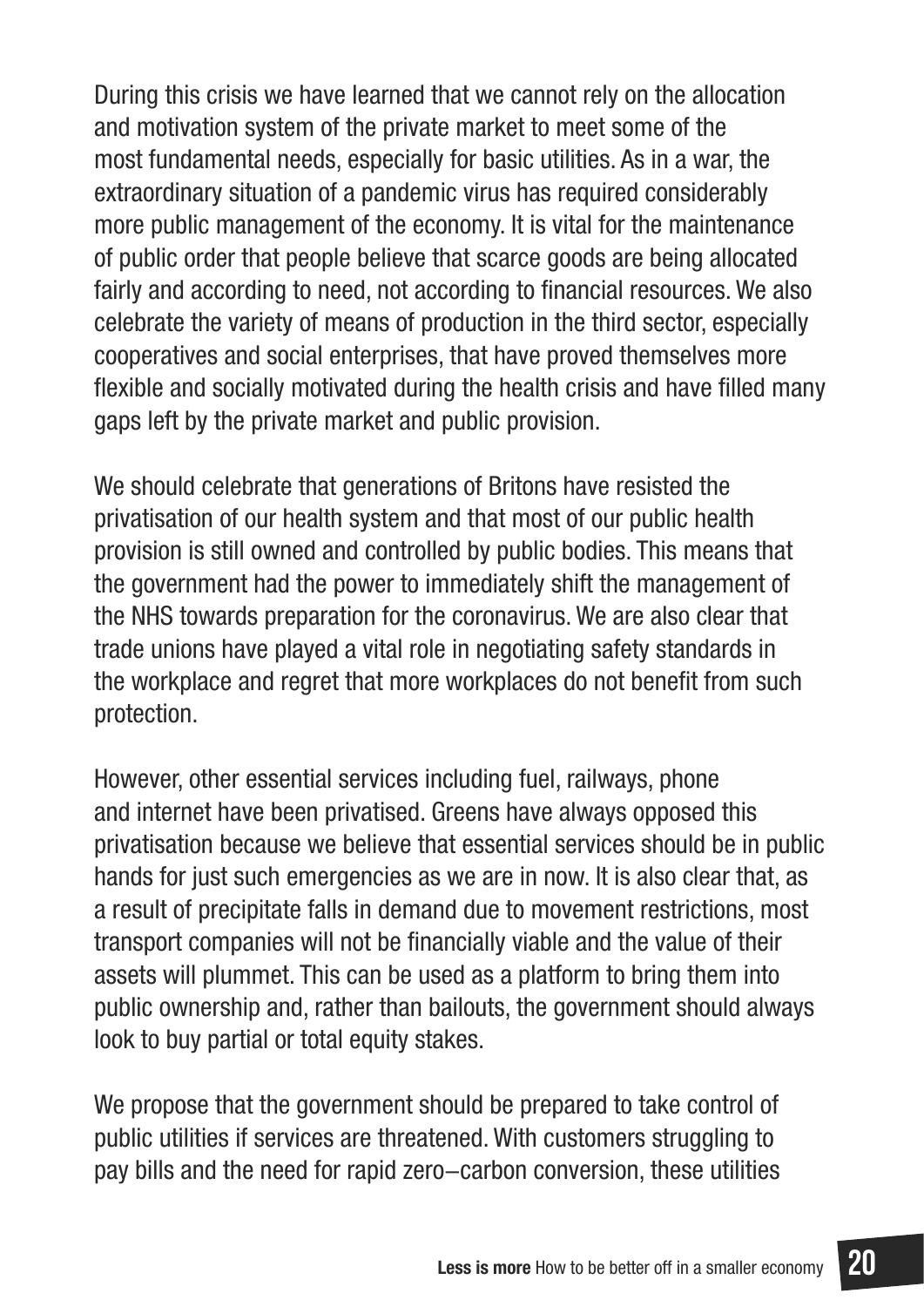are likely to require considerable investment of public money and that will require political accountability.

Government can aim as a priority to bring into public or social ownership:

Railway rolling stock and franchises as they expire or become financially compromised

- **Ferries that cover socially necessary routes**
- Limited but essential airlines

In the case of aviation, we could learn from the [example](https://www.theguardian.com/business/2020/apr/27/norwegian-air-says-most-of-fleet-will-stay-grounded-until-2021-due-to-coronavirus) of Norway, where Norwegian Air looks likely to see all shareholder value wiped out by a government bailout that means most of its fleet being grounded until 2021 and continuing flights being used for essential national transport of cargo. 'The airline is planning for a "New Norwegian" to emerge, focusing on key profitable routes, jettisoning long-haul routes to secondary airports, and using a fleet up to 30% smaller than previously planned.' A contrast to the situation for UK airline Easyjet, which has been given a guaranteed loan of £600m without any claim on equity and in spite of its long-term future looking bleak.

### **THE GLOBAL DIMENSION**

Like most aspects of the corona crisis, the global nature of this pandemic reminds us of the inevitable interconnections that arise from sharing a single, small but beautiful planet. Although signs of international cooperation are sparse and countries still seem to be engaged in emergency crisis management, the storm clouds of global recession are gathering and, as far as international finance is concerned, we really are all in this together.

Ian Goldin, Professor of globalisation and development at Oxford University,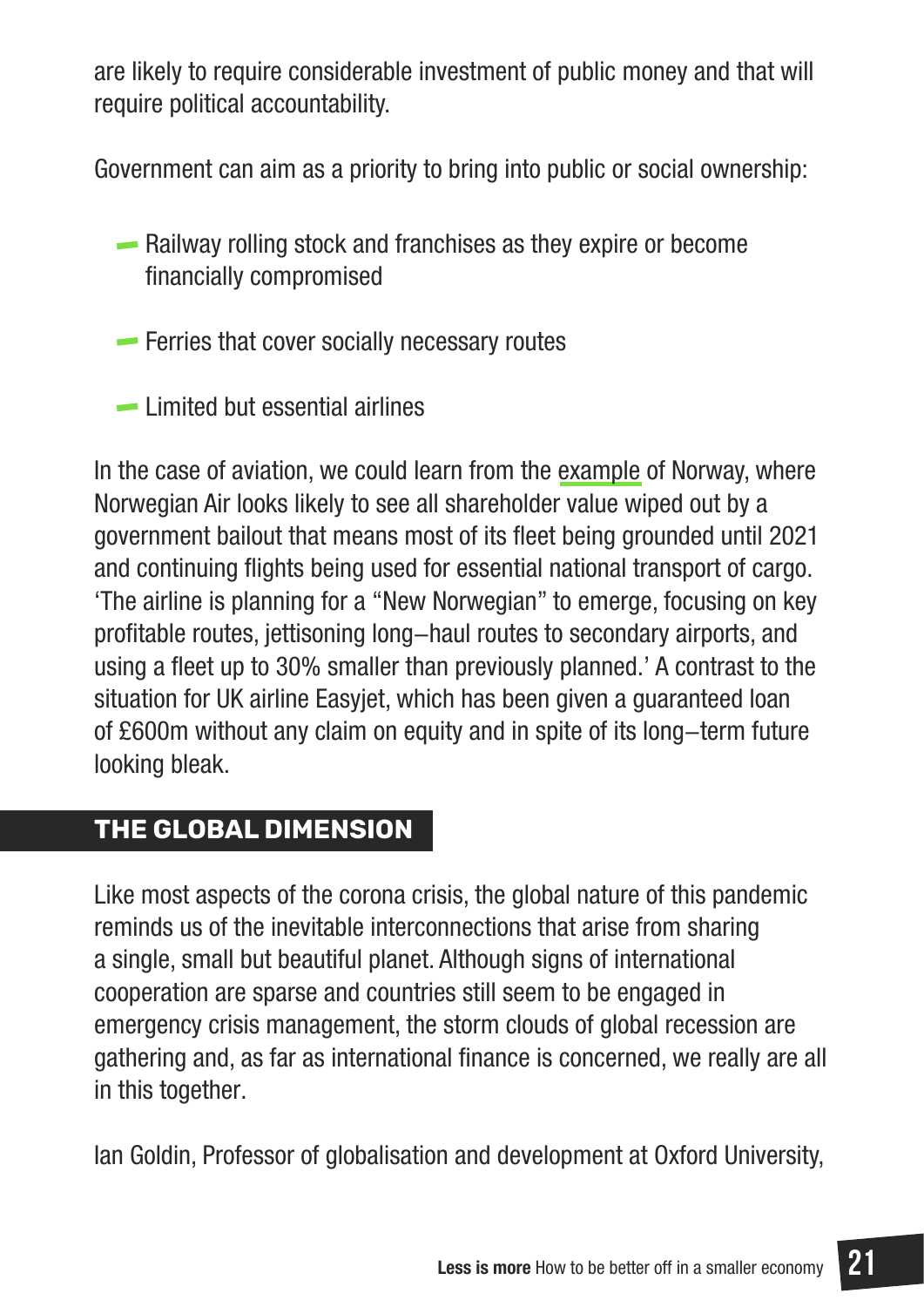has long cast a wary eye on the high risk global supply chains that have grown up over the past several decades. He has summarised what those risks mean for the countries of the majority world in the wake of the coronavirus:

'While rich countries can issue more debt in their own currencies, developing countries require foreign exchange to pay for much-needed imports, from lightbulbs to syringes. The [cost of foreign debt repayments](https://www.theguardian.com/business/2020/apr/07/world-must-combat-looming-debt-meltdown-in-developing-countries-covid-19)  and imports have soared as the relative value of currencies in developing countries have declined by around 25%. Meanwhile, government revenues have plummeted due to a collapse in tax, tourism and migrant remittances as a result of the pandemic.'

Far from levelling up, the corona crisis will hit the poorest hardest.

Professor Goldin calls for a 'global Marshall plan that would write off the [\\$44bn](https://www.theguardian.com/world/2020/apr/07/coronavirus-global-leaders-urge-g20-to-tackle-twin-health-and-economic-crises) in debt due by African countries in 2020 (an amount that is tiny compared to the [\\$8tn](https://www.economist.com/leaders/2020/04/04/bail-outs-are-inevitable-and-toxic) that US and European governments have committed to keeping their businesses alive), and give at least \$2.5tn in aid to poor countries, with a single condition: that it is used to alleviate the impact of the pandemic and to write off significant amounts of debt.'

Many countries are likely to look towards the IMF to ensure they can continue to remain solvent after the pandemic, but political paralysis puts their futures at risk. The Managing Director of the IMF, Kristalina Georgieva, has signalled that the bank stands ready to support countries that do not have the defence of a reserve currency. Towards the end of April she suggested a possible allocation of Special Drawing Rights (SDRs), the IMF's official unit of exchange – the IMF equivalent of direct money creation of QE. The US has already opposed such a move, indicating the need for an urgent world-wide negotiation about how the countries of the world can find a way to cooperate to avoid a shared disaster.

But a debt jubilee for the world's poorest countries does not go far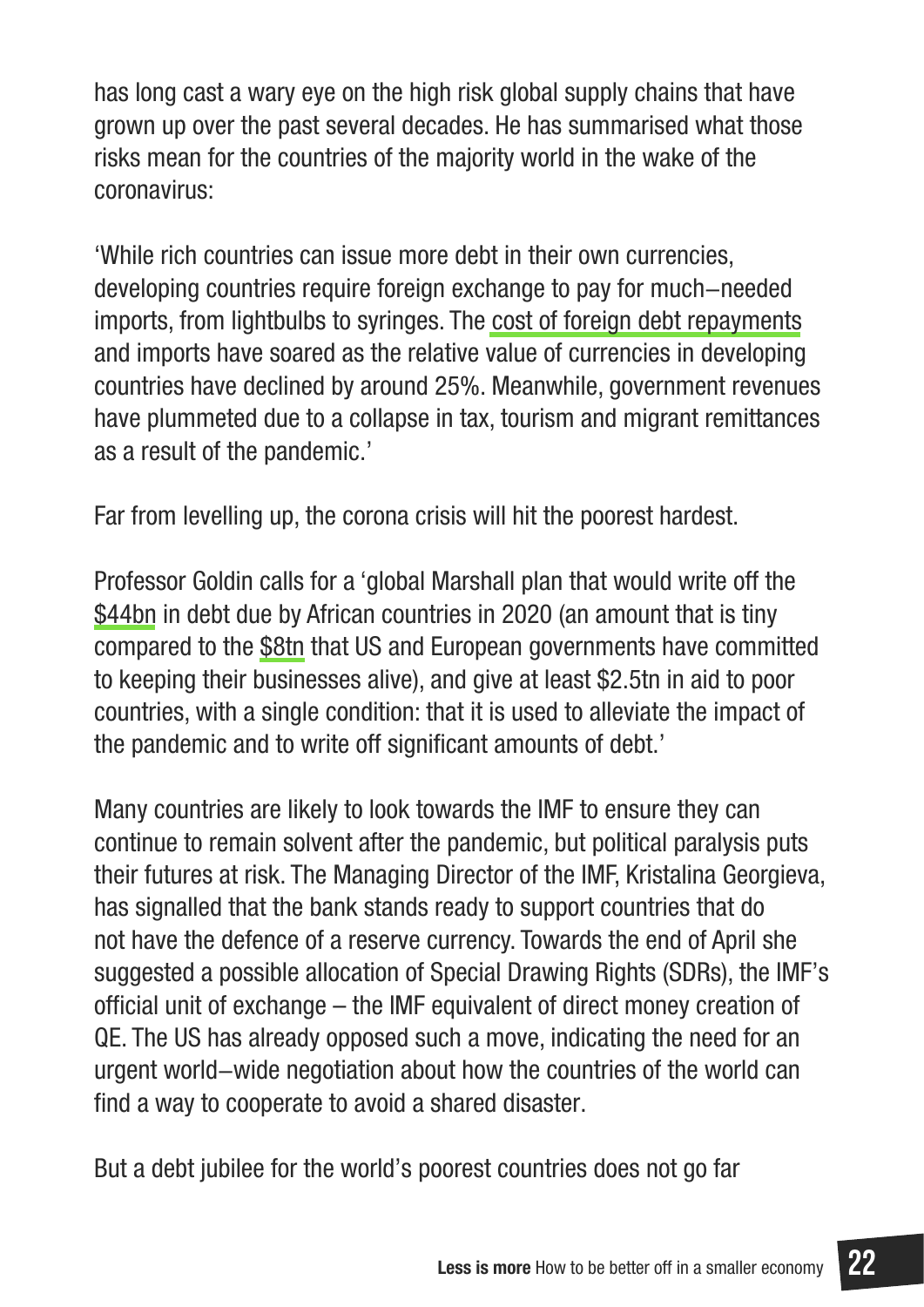enough. While the US, UK, China and Japan have the power to issue their own currency to fund a stimulus programme, the EU countries are facing conflict over mutually supported Corona bonds, leaving their poorer members the only alternative of further damaging austerity. Meanwhile, countries outside the circle of the reserve currencies will move into a downward cycle of austerity-debt-default – exactly the same sort of cycle that led to the Great Depression of the 1930s.

The route away from this gloomy scenario is to achieve  $-$  in the midst of this crisis – what was achieved in the middle of World War II: an international conference to establish a global agreement on what an international financial architecture should look like. The agreement reached in 1944 at Bretton Woods – that established the International Monetary Fund and the World Bank – achieved considerable financial stability for nearly 30 years, until President Nixon cut the link between the dollar and gold in 1971. August 2021 will mark 50 years on from that fateful day and is a timely opportunity to remake the global financial system in a way that has been overdue since the financial crisis of 2007/8.

### LESS IS MORE

As Greens, we have always argued for an economy focused on quality rather than quantity and seeking to achieve well-being for people and planet rather than maximising profits. Such a bold and inspiring vision has never been more relevant or seemed more achievable. A sustainable and equitable economy can mean a healthier and happier life for us all. According to the authors of the Absolute Zero report:

'The activities we most enjoy, according to the UK's comprehensive timeuse survey, are sports, social-life, eating, hobbies, games, computing, reading, tv, music, radio, volunteering (and sleeping!) We can all do more of these without any impact on emissions.' (Absolute Zero, p. 3)

These should be the activities that we seek to maximise, within the